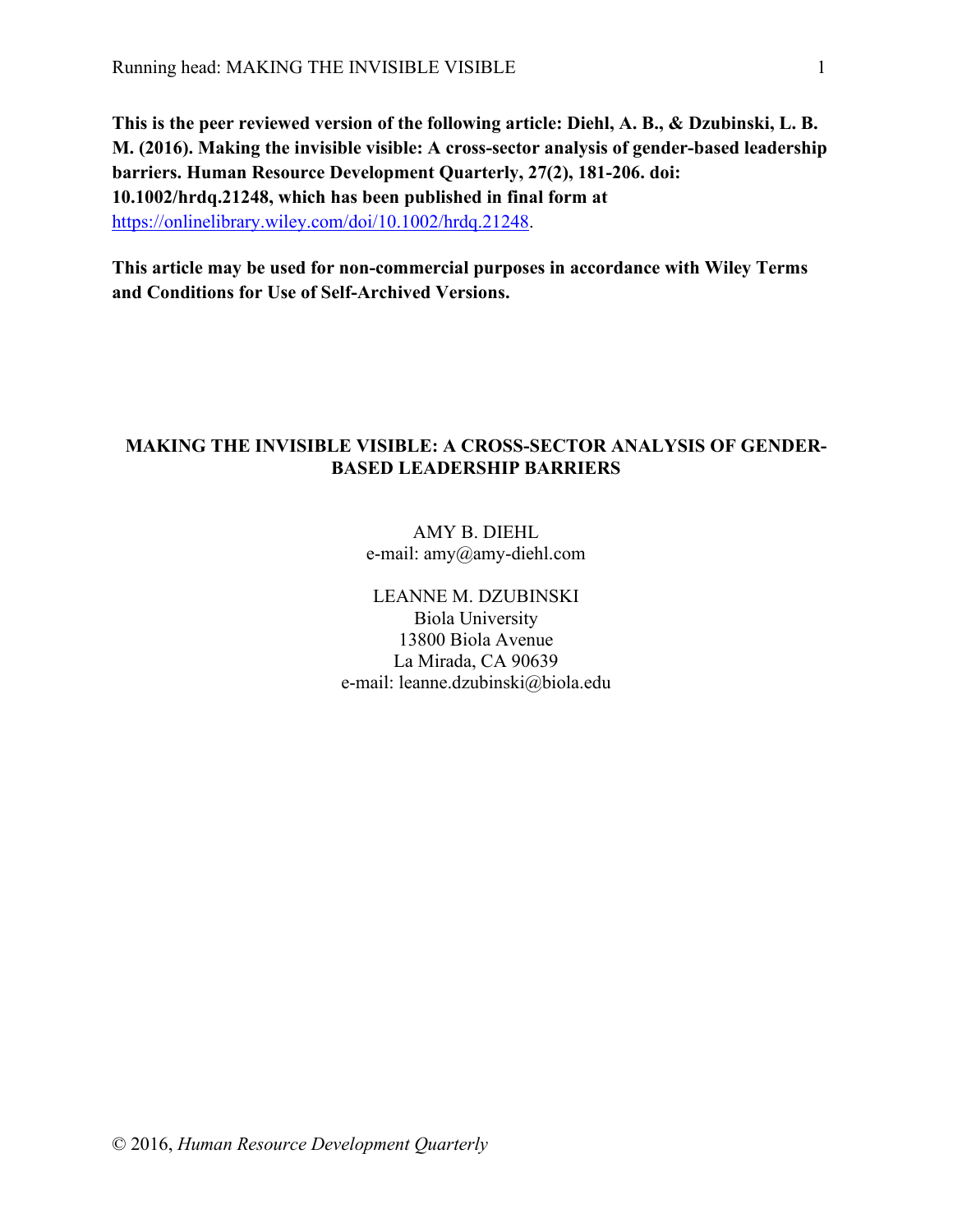#### **ABSTRACT**

Despite an abundance of educated, qualified women in the workforce, they continue to be underrepresented at the top of institutional leadership hierarchies. Theories of gendered organizations explain that work processes reproduce gendered structures of society in the workplace. These processes advantage men while forming barriers to women's success. This paper extends critical human resource development (HRD) theory by applying the concept of sexism hidden in the workplace to leadership and by outlining both social and organizational practices that create gender inequities in leadership. Our cross-sector analysis of women leaders in religion and higher education revealed twenty-seven gender-based leadership barriers which operate at the macro, meso, and micro levels of society. We argue that most current efforts to promote women into leadership focus one by one on only a few barriers, primarily those within organizations, while failing to take into account the wide variety of barriers and their prevalence across all societal levels. We offer strategies to address barriers across all three levels to help organizations create gender-equitable leadership environments.

*Keywords*: leadership barriers, women leaders, higher education, evangelical mission organizations, gendered organizations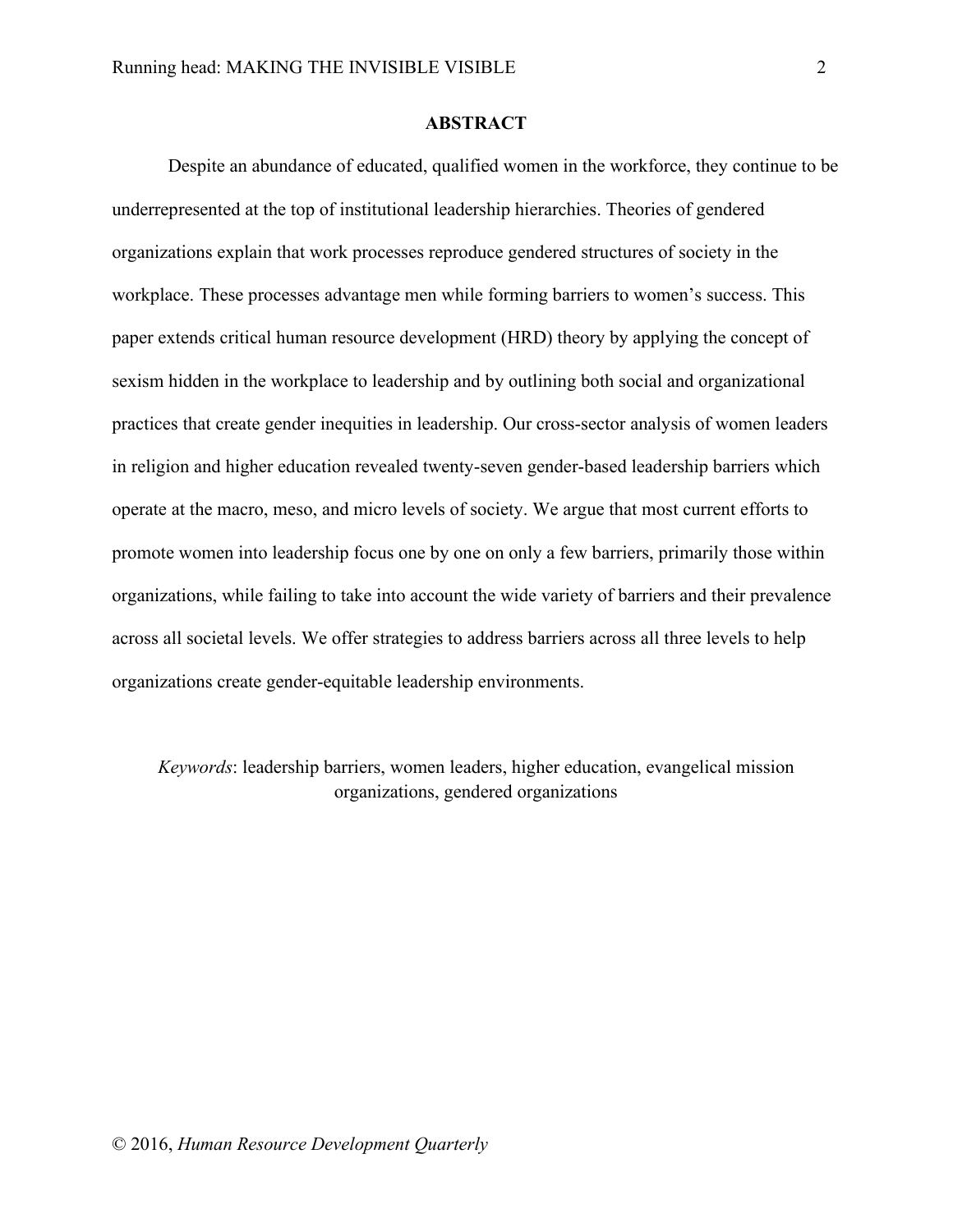# **MAKING THE INVISIBLE VISIBLE: A CROSS-SECTOR ANALYSIS OF GENDER-BASED LEADERSHIP BARRIERS**

## **INTRODUCTION**

Despite the fact that women are earning more educational degrees than men, they continue to be underrepresented at the top of institutional leadership hierarchies. In the 1980s, women caught up with men in attainment of bachelor's and master's degrees and have since surpassed men in attainment of bachelor's, master's, and doctoral degrees [\(U.S. Department of](#page-35-0)  [Education, 2010\)](#page-35-0), although they continue to be underrepresented in science, technology, engineering, and mathematics [\(U.S. Department of Education, 2012\)](#page-35-1). Women are also present in the workforce, representing 51 percent of managerial and professional workers [\(Lennon, 2013\)](#page-34-0). However, across ten sectors examined by [The White House Project \(2009\),](#page-35-2) women make up an average of only 18 percent of top leadership positions. Lennon's [\(2013\)](#page-34-0) more recent study of 14 sectors found similar results: women make up only 24.5 percent of positional leaders in academia while only 10 percent of U.S. religious organizations employ a female senior pastor. Although there is a pipeline of educated and experienced women in the United States workforce, something is limiting their ability to ascend to top leadership.

Organizations have been making efforts to incorporate more women into leadership for decades. From the Equal Pay Act of 1963 to flextime and family leave policies to recent conversations about mentoring and sponsoring women, there have been a variety of attempts to assist women into the professional workforce and once in, help them move into leadership. Even with all this effort, women are still not entering executive suites in significant numbers. In this paper we argue that efforts to date have tended to focus on overcoming gender barriers within organizations, one barrier at a time. Yet our research shows that women encounter numerous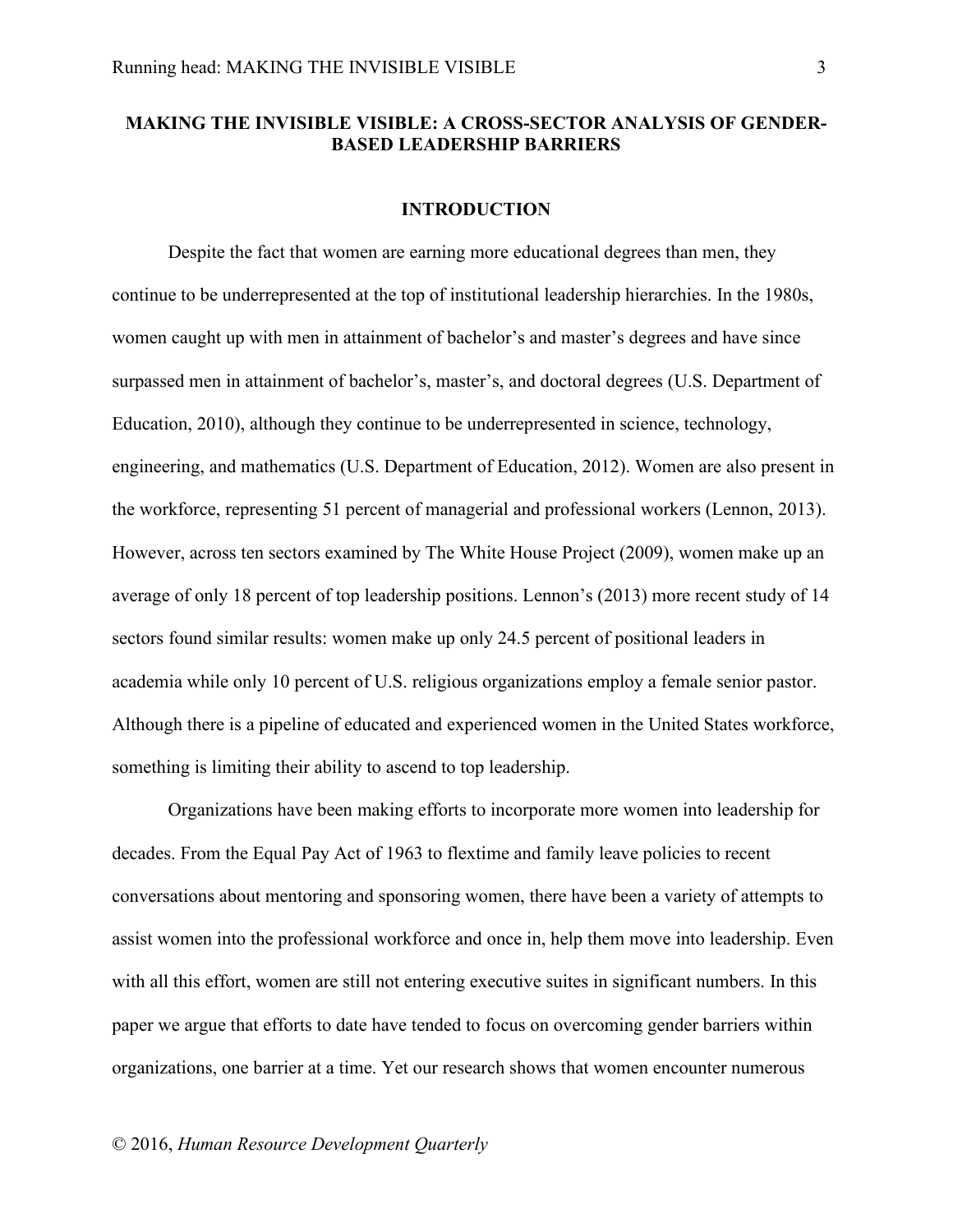barriers to leadership, which occur in the broader society and at a personal level as well. Existing literature focuses almost exclusively on a handful of barriers, primarily those found within organizations. Despite recommendations to consider the effects of social structures on women in the workplace [\(Callahan, 2007\)](#page-32-0) little research has moved beyond the organization to take into account the broader social context in which women live and work. Yet barriers that occur at the societal and personal levels also have a profound impact on women's ability to advance into executive leadership. Based on our cross-sector analysis of women leaders, we address this gap by presenting a systematic description of the vast number of barriers women face, showing the level of society in which they tend to operate most strongly, and making a case for organizations to take a broader perspective when supporting women in leadership.

#### **Literature Review**

Blatant forms of gender discrimination are increasingly rare due to laws and organizational awareness of the consequences of keeping women out of leadership positions [\(Meyerson & Fletcher, 2003\)](#page-34-1). However, this does not mean that gender discrimination has been eliminated; instead there is evidence to suggest that "it has just gone underground" [\(Meyerson &](#page-34-1)  [Fletcher, 2003, p. 231\)](#page-34-1). Critical human resource development (HRD) theories seek to draw attention to the hidden nature of sexism in the workplace. The starting point of these theories is the idea that organizations, built in patriarchal societies, represent and promote patriarchal values [\(Bierema, 2009;](#page-31-0) [Riehl & Lee, 1996;](#page-34-2) [Stead & Elliott, 2009\)](#page-35-3). According to this line of thinking, organizations not only reflect patriarchal society; they also actively participate in creating and reproducing gender in conformity with patriarchal images [\(Acker, 1990\)](#page-31-1). These images conform to stereotyped ideas of masculinity and femininity, which place men in roles of power and women in support roles [\(Andersen & Hysock, 2009\)](#page-31-2). Since men have historically founded and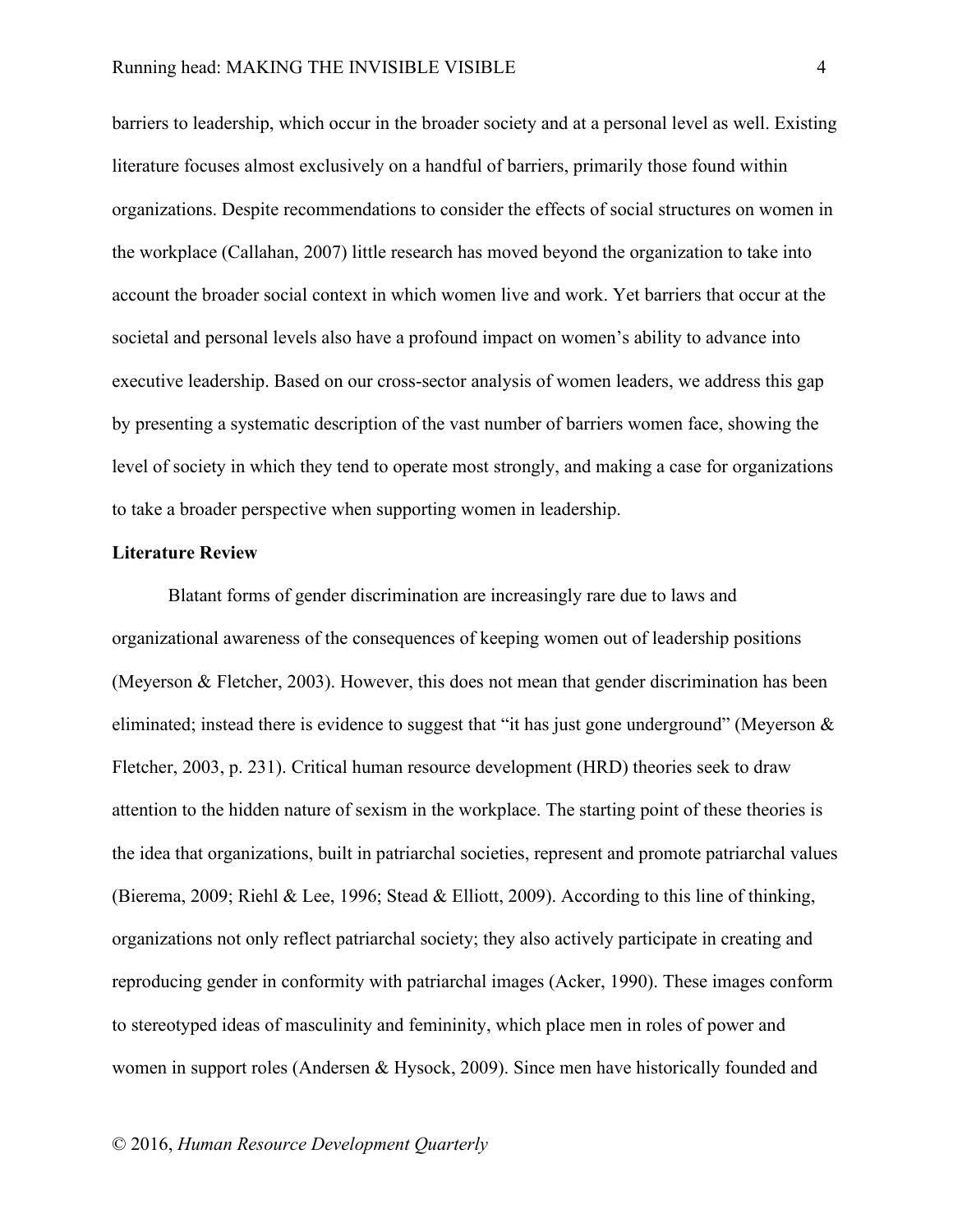dominated institutions related to law, politics, religion, the academy, the state, and the economy, the subordination and exclusion of women has become part of ordinary institutional functioning [\(Acker, 1992\)](#page-31-3). At the same time, organizations often claim to be neutral when it comes to gender issues. However, this supposed neutrality assumes that males are the standard, rendering gender issues invisible [\(Sheppard, 1992\)](#page-35-4).

Researchers are now focusing on the concept of second generation forms of gender bias involving barriers arising "from cultural beliefs about gender as well as workplace structures, practices, and patterns of interaction that inadvertently favor men" [\(Ely, Ibarra, & Kolb, 2011, p.](#page-33-0)  [475\)](#page-33-0). These barriers consist of non-reflective acts of bias and exclusion, are subtle and often unintentional, and are supported by gender norms and practices entrenched within the institution [\(Bird, 2011\)](#page-31-4). Because these impediments are built into ordinary institutional functioning, they are often invisible to men and women alike. When these barriers accumulate, they can inhibit women's ability to see themselves as leaders and the ability of others to see them as leaders [\(Ely](#page-33-0)  [et al., 2011;](#page-33-0) [Ibarra, Ely, & Kolb, 2013\)](#page-33-1).

Researchers have studied challenges facing women in professional careers. For example, recent work has drawn attention to the problems of working and parenting, resulting in a number of publications addressing challenges of caretaking while working (e.g., [Hoobler, Wayne, &](#page-33-2)  [Lemmon, 2009;](#page-33-2) [Perrakis & Martinez, 2012;](#page-34-3) [Poduval & Poduval, 2009;](#page-34-4) [Williams, 2001\)](#page-35-5). Others have extensively studied the role of gender stereotypes on women's leadership (e.g., Carli & [Eagly, 2011;](#page-32-1) [Eagly & Chin, 2010;](#page-33-3) [Koenig, Eagly, Mitchell, & Ristikari, 2011;](#page-34-5) [Vinkenburg, van](#page-35-6)  [Engen, Eagly, & Johannesen-Schmidt, 2011\)](#page-35-6). The lack of mentoring and the lack of sponsorship women typically encounter have also been well-documented in the literature (e.g., [Catalyst,](#page-32-2)  [2004c;](#page-32-2) [Hewlett, Peraino, Sherbin, & Sumberg, 2010;](#page-33-4) [Ibarra, Carter, & Silva, 2010;](#page-33-5) [Tolar, 2012\)](#page-35-7).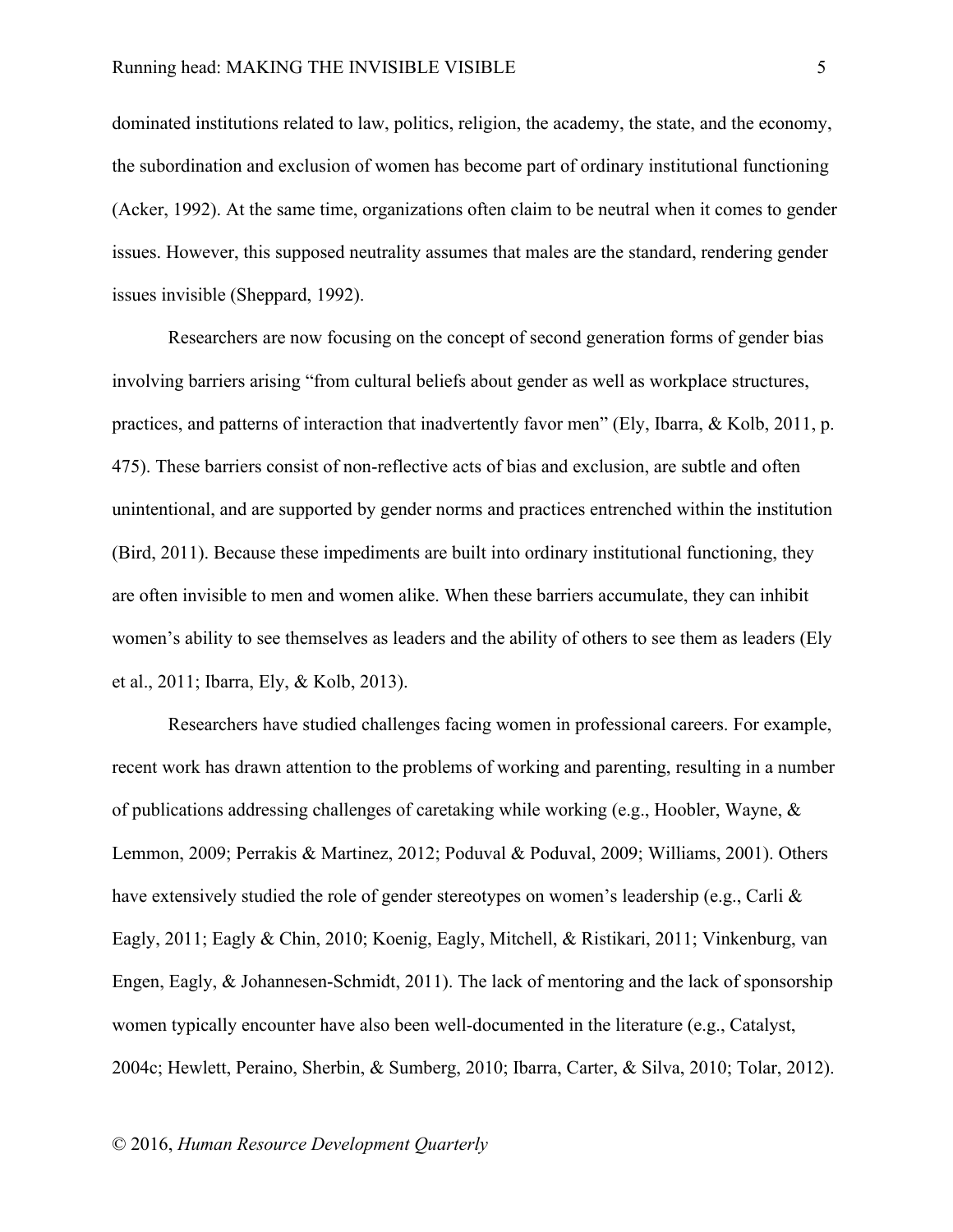In addition, women's supposed lack of confidence and lack of negotiating skills have been studied (e.g., [Babcock & Laschever, 2008;](#page-31-5) [Bowles & Flynn, 2010;](#page-31-6) [Devillard, Sancier, Werner,](#page-32-3)  [Maller, & Kossoff, 2013;](#page-32-3) [Lafreniere & Longman, 2008\)](#page-34-6).

However, the result of all these studies is a piecemeal approach to understanding women's absence in organizational leadership. For example, studies showing the lack of mentoring may lead organizations to establish mentoring programs for women; studies showing the challenges of caretaking may lead to offers of flextime; studies showing women's supposed deficits in confidence and negotiation may lead to workshops on building confidence and negotiation skills. And still women remain scarce in upper levels of leadership.

The limitation of these current theoretical approaches is their singular focus; each one leads to a targeted effort to address one issue. Even the broader concept of second generation gender bias focuses exclusively on the organization, without taking into account how gendered structures are produced and reproduced in both society as a whole and in the personal lives of women employees.

#### **Current Investigation**

The purpose of the current investigation is to advance Bierema and Cseh's [\(2003\)](#page-31-7) HRD research agenda which focuses on research for women and "creates public awareness of hidden phenomena by identifying and naming them" (p. 12). We analyze two studies on women leaders from differing sectors to identify and compare gender-based leadership barriers, which are barriers that prevent women from succeeding or advancing in leadership positions (Diehl, 2013). Many authors (e.g., [Coronel, Moreno, & Carrasco, 2010;](#page-32-4) [Eagly & Carli, 2007;](#page-33-6) [Ely et al., 2011;](#page-33-0) [Ibarra et al., 2013;](#page-33-1) [Pew Research Center, 2015\)](#page-34-7) have described impediments to women's advancement in leadership; however, to date, we know of no published articles which attempt to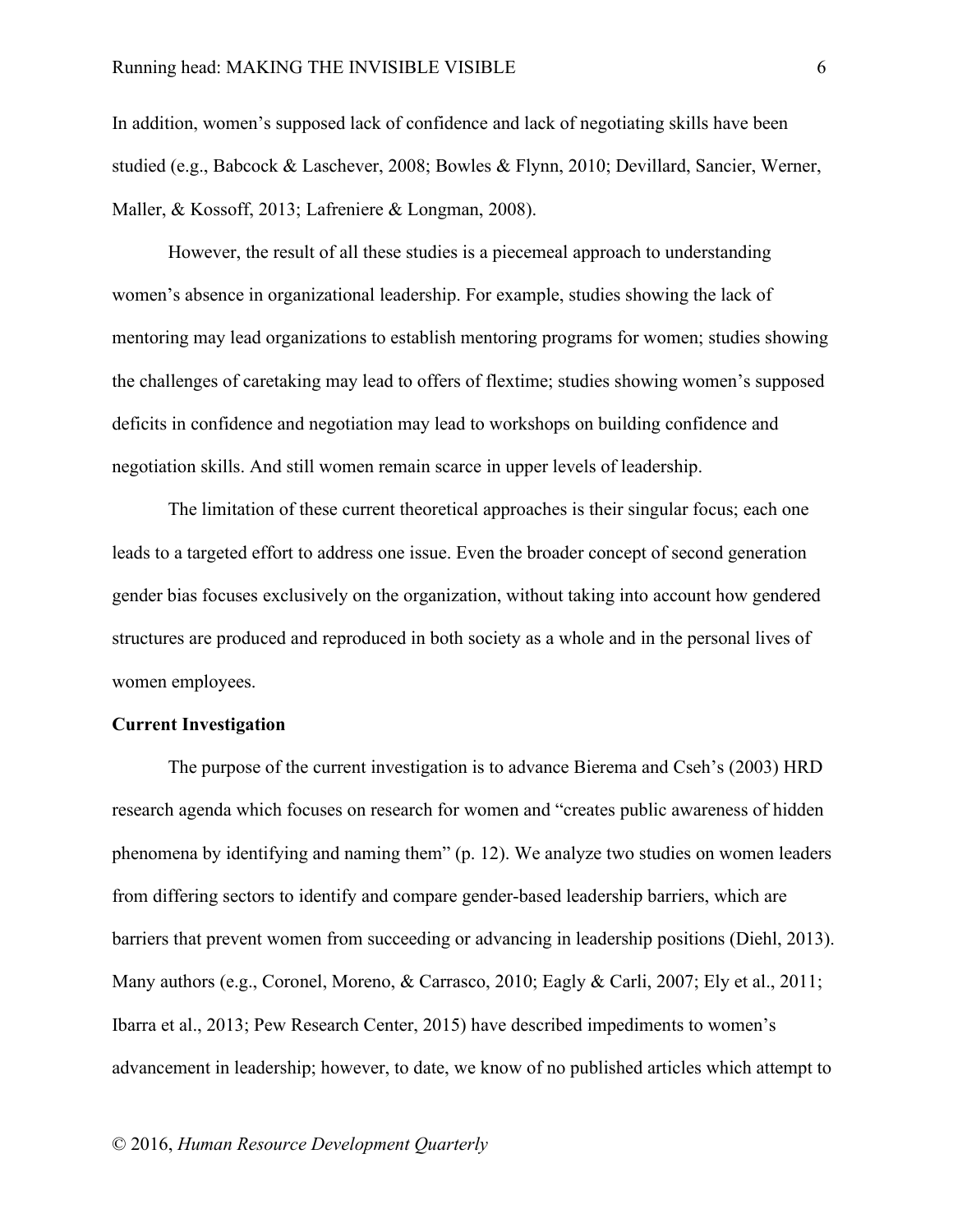comprehensively identify the barriers which contribute to women's low numbers in executive leadership. Furthermore, some of these barriers have been conceived of only as hindrances to women's work, without considering them as hindrances to women's leadership. However, we argue that these barriers impact women's ability to succeed as leaders, not just as employees. This paper extends critical HRD theory by applying the concept of sexism hidden in the workplace to leadership and by outlining the practices that create gender inequities in leadership. Additionally, going beyond the organizational sphere we address societal and personal challenges that women face when trying to lead. Our goal is to make visible the processes which reproduce the underlying gender structure of leadership in organizations and to show the three levels at which these processes operate. Once the barriers are identified, we offer strategies and approaches for organizational change which cover all three societal levels. The research questions guiding our analysis are:

- 1. What macro, meso, and micro level gender-based leadership barriers did women in the academy and religious organizations experience?
- 2. To what degree do the barriers differ in the two sectors?

#### **METHODS**

This investigation is a cross-sector analysis of two qualitative research studies of women leaders from higher education and religion. In one study, [Diehl \(2013\)](#page-32-5) conducted face-to-face interviews with 26 women presidents, provosts, and vice-presidents in colleges and universities located in the Mid-Atlantic. She sought to understand the types of adversity women in leadership positions in the academy faced and the meaning they made of those experiences. In the second study, [Dzubinski \(2013\)](#page-33-7) interviewed 12 women at executive levels of leadership in mission organizations, asking how they achieved positions of leadership and how they learned to lead.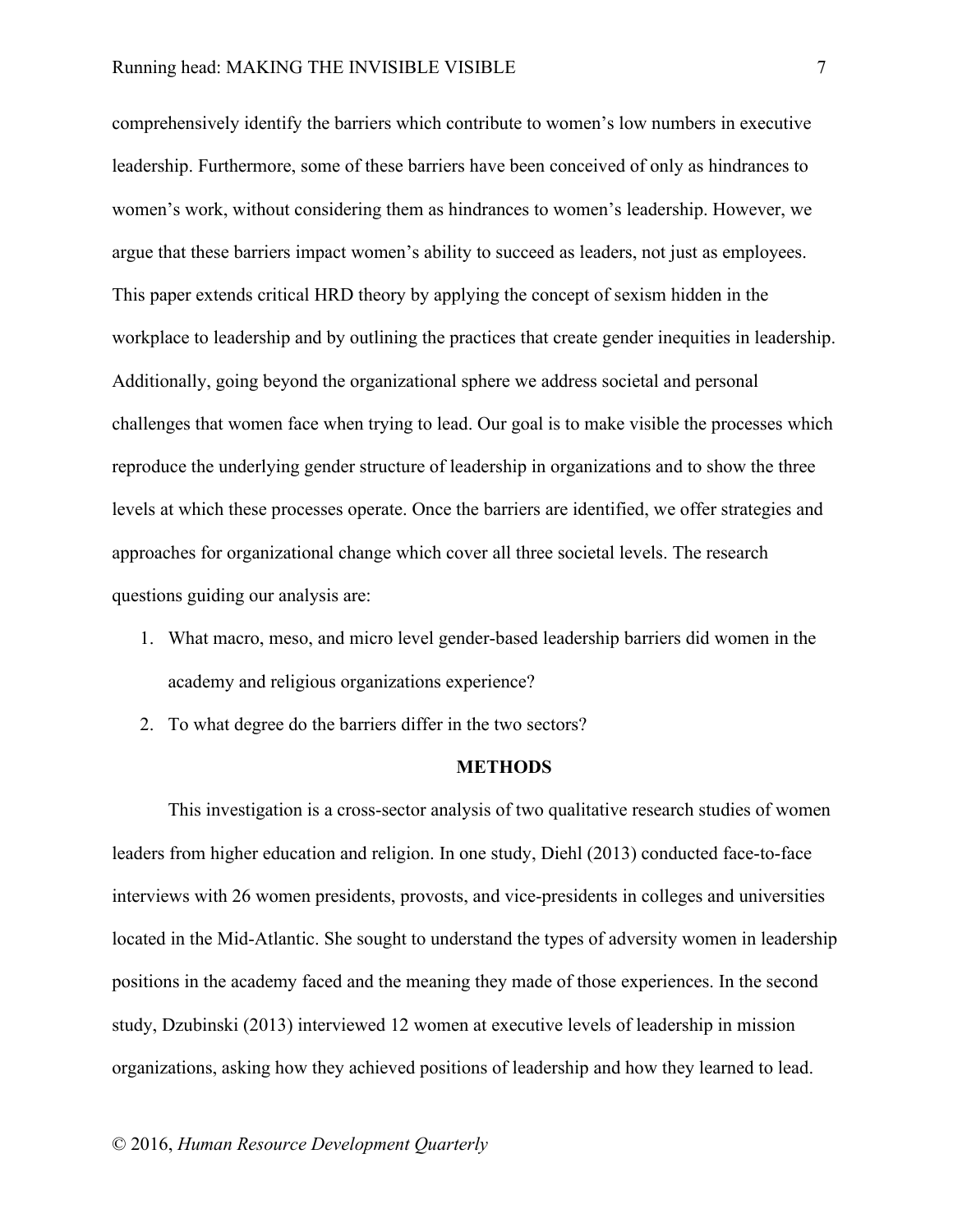These organizations are religious non-profit institutions based on evangelicalism, a conservative branch of protestant Christianity whose beliefs include the authority of the Bible, the centrality of Jesus, a need for personal conversion, and a desire to share the faith with others [\(Bendroth,](#page-31-8)  [2001;](#page-31-8) [Emerson & Smith, 2000\)](#page-33-8). Since participants worked internationally, two interviews were face-to-face, and the rest were conducted via the Internet.

There are six important similarities in the methodologies of the two studies and one difference. First, study participants were women who lead in realms historically and currently dominated by male leadership, and yet where typically over half of the constituents are female [\(The White House Project, 2009\)](#page-35-2). Second, both studies were based on social constructivist epistemology which assumes that individuals seek to understand their world by developing multiple, subjective meanings of their experiences [\(Creswell, 2009\)](#page-32-6). Third, since our research relied on our participants' views, we both used semi-structured interview guides with openended questions to allow participants to construct the meanings of their situations. Fourth, we both recorded our interviews and personally transcribed our voice recordings. Fifth, we each used Patton's [\(2002\)](#page-34-8) content analysis methodology to analyze our data. Finally, to ensure accuracy and transparency throughout the process of data analysis, we engaged in member checks with our participants and incorporated their feedback into our analysis. The one main methodological difference in the studies was sampling strategy. Diehl had a sufficient pool of potential participants and used maximum variation sampling, whereas Dzubinski had a very small pool and therefore used a comprehensive sample in which she interviewed all potential participants that she could locate.

In qualitative research, researcher position and perspective is an important consideration. Working within the social constructivist paradigm, as researchers we recognize that our own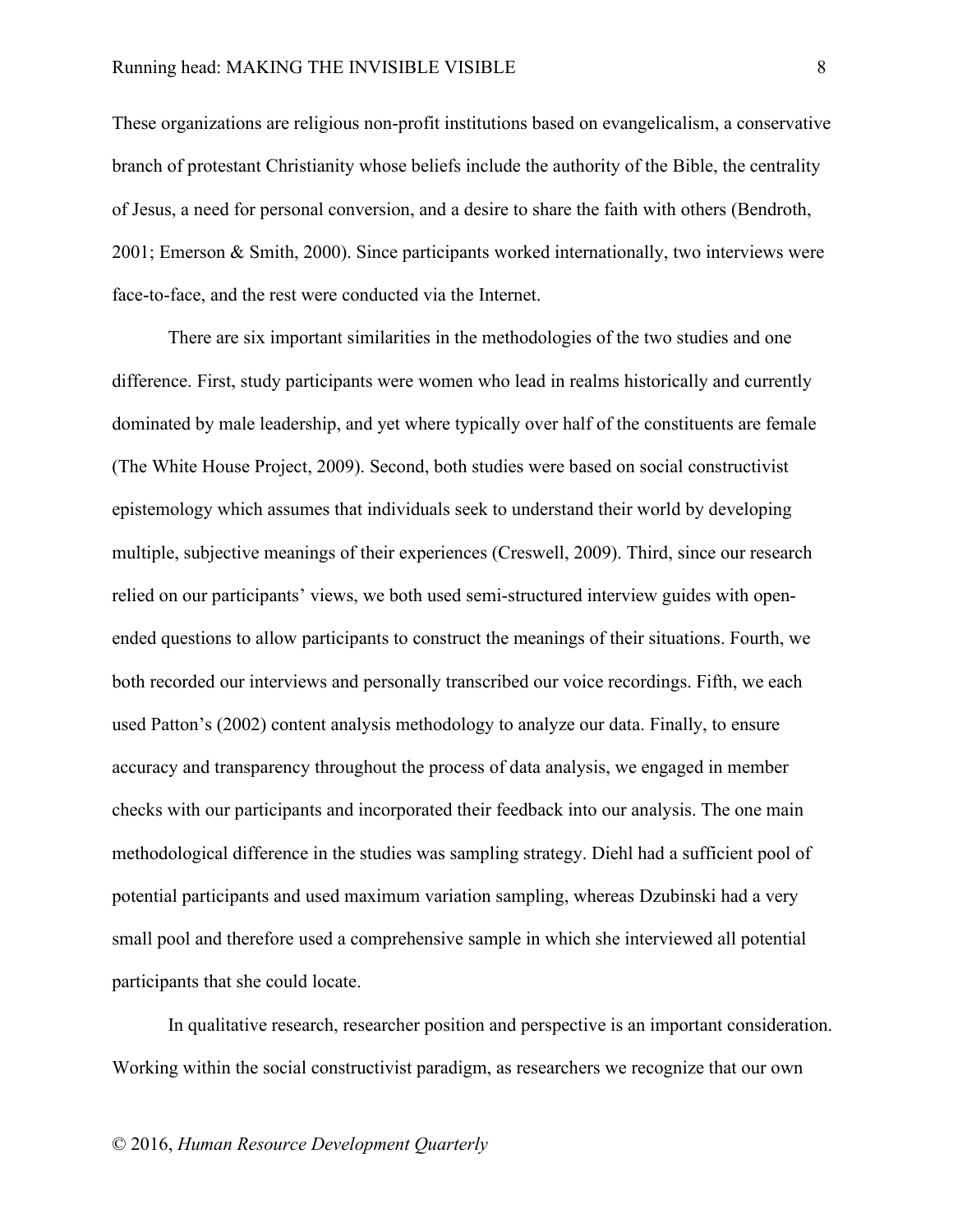backgrounds shape our interpretation [\(Creswell, 2009\)](#page-32-6). We are both indigenous outsiders to our respective studies [\(Acker, 2001\)](#page-31-9). Diehl has spent 20 years as a female leader of information technology in higher education, while Dzubinski spent 20 years working overseas in an evangelical mission organization. Yet we also brought our outsider, academic perspectives to the study of our environments (Acker, 2001). Additionally, we consider ourselves to be equalists; that is we believe that all human beings regardless of any socially defined identity category are of equal value and deserve equal access, treatment, rights, opportunity, and freedom in all realms of society. In addition, like [Fletcher and Ely \(2003\),](#page-33-9) we do not "see gender as primarily a women's issue and instead see gender as a central organizing feature of social life, with implications for men, women, and how we get work done" (p. 3). Qualitative research gave us the framework to understand ourselves as the research instrument and to recognize and value the knowledge that was co-constructed between us and our participants [\(Merriam, 2009\)](#page-34-9).

Qualitative methodology also gave us the framework to combine and re-examine our data. What started as conference small talk as we discussed our respective studies quickly turned to theoretical comparison, and we began to note striking similarities in our findings. We expected that our studies would differ significantly given the substantial differences in the types of organizations: higher education is generally considered to be progressive and liberal while evangelical religion is quite conservative. Nevertheless, the women from both realms reported strikingly similar leadership experiences. Recognition of this overlap led us into a process of comparing executive-level leaders from these two different sectors. This process allowed us to examine the similarities of challenges that women encounter, precisely *because* they lead at the executive level, regardless of the type of organization.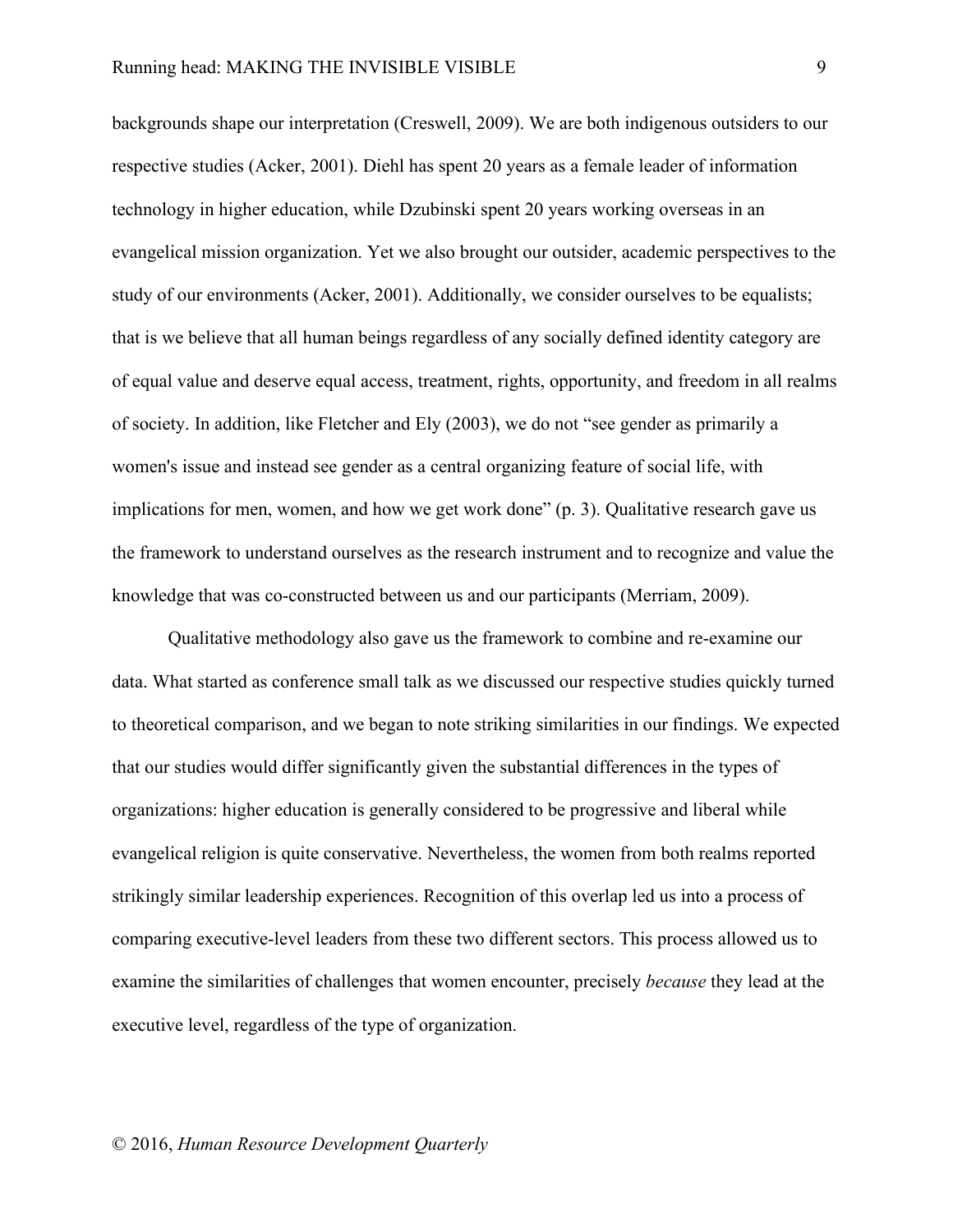#### **Data Analysis**

[Diehl \(2013\)](#page-32-5) first identified 12 barriers through a literature review conducted prior to her interviews. In her study, she asked open-ended questions about professional barriers and obstacles the higher education executives had faced. The subsequent analysis of interview data revealed examples of all twelve barriers, plus one more [\(Diehl, 2013\)](#page-32-5). In revisiting the literature, [Diehl \(2014\)](#page-32-7) then identified one additional barrier and confirmed its existence in her interviews.

Using Diehl's (2013) gender-based leadership barriers as the starting framework, we employed Patton's [\(2002\)](#page-34-8) content analysis methodology to examine Dzubinski's [\(2013\)](#page-33-7) data. Using an inductive approach, we created a classification system consisting of labels which corresponded to the *a priori* identified gender-based leadership barriers and to new barriers not previously identified. After extracting the data which corresponded to potential new barriers, we discussed each one by one. Subsequently, some were recategorized into the first 14 barriers, while others reflected themes that emerged from the data. We then developed names and definitions for the new barriers. Finally, we re-examined the complete list of barriers for internal consistency and to ensure that they did not overlap [\(Patton, 2002\)](#page-34-8).

Not only did we find examples of the initial 14 barriers in the religion study, we also found 12 more. Diehl then examined her interview data for the additional 12 barriers and found examples of all of them. Finally, one additional barrier was discovered in the literature and its presence confirmed in both studies. Neither study asked leading questions about barriers or obstacles specifically related to gender, yet these barriers were woven into the women leaders' descriptions of their experience at work, supporting the idea that barriers are embedded into society and the workplace. Our process of uncovering gender barriers in our interview data demonstrates their often invisible nature and the importance of identifying and naming them.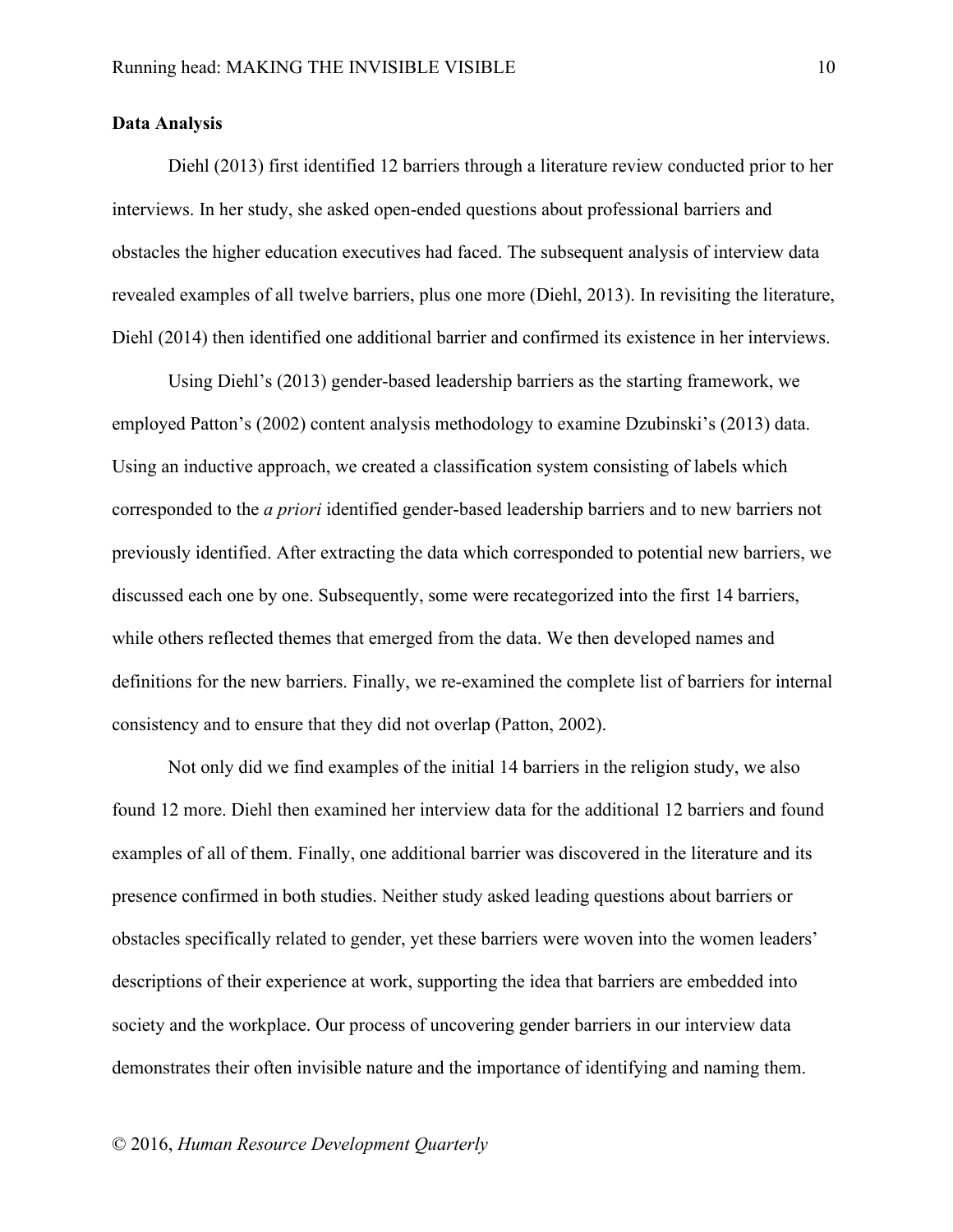#### **FINDINGS**

From the studies of women leaders in the higher education and religion sectors, 27 gender-based leadership barriers were identified. These 27 barriers can be organized according to three levels of society in which they generally operate: macro (societal), meso (group or organizational), and micro (individual). Clearly, gender-based leadership barriers cross these levels. For example, a macro level gender stereotype may also appear in meso and micro level interactions. However, for the purposes of developing a conceptual framework, these barriers are organized by the social level in which the barrier generally operates, as shown in Figure 1.



*Figure 1.* Gender-based leadership barriers by level of society.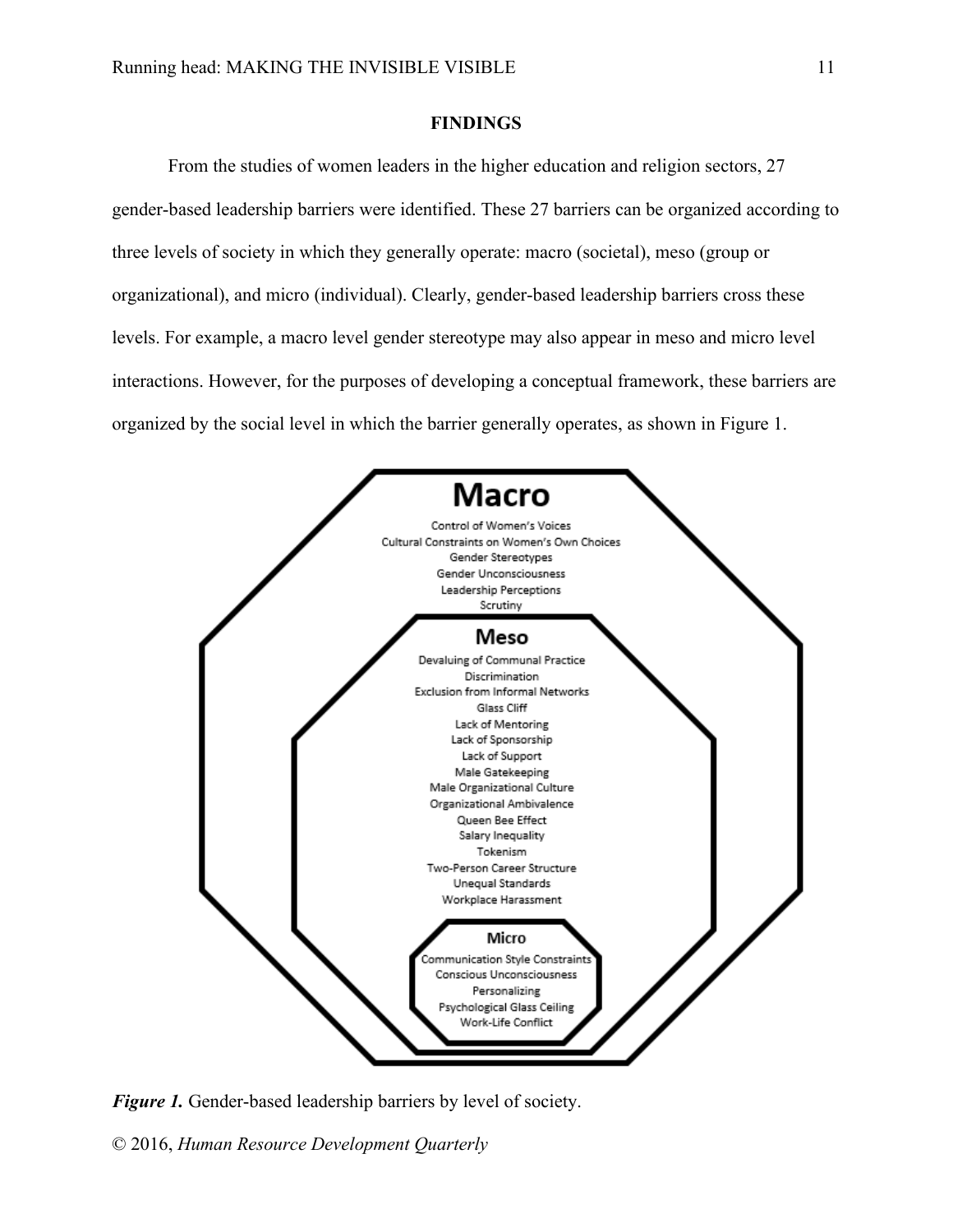In the following sections we will name, define, and present examples of macro, meso,

and micro level barriers identified in the two studies. Many examples of all 27 barriers were

found in both studies. In Tables 1, 2, and 3, we display a single representative quotation which

best illustrates each barrier.

# **Macro Barriers**

Barriers operating in society as a whole prevent women from advancing or succeeding in leadership. These barriers make it challenging for women leaders to contribute their leadership expertise and for both women and men to take women leaders seriously. Table 1 shows the six macro level barriers.

| <b>Type</b>                                          | <b>Definition</b>                                                                 | <b>Example</b>                                                                                                                                                                                                                                                                                              |
|------------------------------------------------------|-----------------------------------------------------------------------------------|-------------------------------------------------------------------------------------------------------------------------------------------------------------------------------------------------------------------------------------------------------------------------------------------------------------|
| Control of<br><b>Women's Voices</b>                  | Restrictions on when and<br>how women contribute to<br>the conversation           | "I want it to be more of a conversation, [but the men] have<br>commented more than once that it feels to them like I'm<br>interrupting them, and I should wait until they're finished and<br>then I can talk." (Mission Executive)                                                                          |
| Cultural<br>Constraints on<br>Women's Own<br>Choices | Societal constraints on<br>women's educational and<br>career choices              | "I grew up thinking I would never do anything but be a teacher.<br>At my age, most girls went to school for nursing or education."<br>(Higher Ed Executive)                                                                                                                                                 |
| Gender<br>Stereotypes                                | Relatively fixed and<br>oversimplified<br>generalizations about<br>women          | "When I got pregnant,one of the board members said, 'Well, I<br>guess now, you'll finally stay home and take care of the kids,<br>stop working."" (Higher Ed Executive)                                                                                                                                     |
| Gender<br>Unconsciousness                            | Lack of knowledge or<br>awareness of the role<br>gender plays in the<br>workplace | "I don't really believe in a glass ceiling, and I don't really<br>believe in a gender gap. I fundamentally believe that women or<br>men are successful as they set out to be. Too often women use<br>the glass ceiling as an excuse." (Higher Ed Executive)                                                 |
| Leadership<br>Perceptions                            | Associating leadership<br>with masculinity                                        | "If you are there with your husband, it's a natural thingthat he<br>is seen as the leader.  There is an indication of a natural<br>leaning towards asking the man, and the men are the ones who<br>are naturally seen as leading the business sessions, leading a<br>strategy session." (Mission Executive) |
| Scrutiny                                             | Intense or hypercritical<br>examination of women                                  | "I'm a woman in leadership, and whether it's intentional or not<br>they're looking to see how I'm going to handle myself, which is<br>intimidating, because men don't get that." (Mission Executive)                                                                                                        |

**Table 1. Macro Level Gender-Based Leadership Barriers**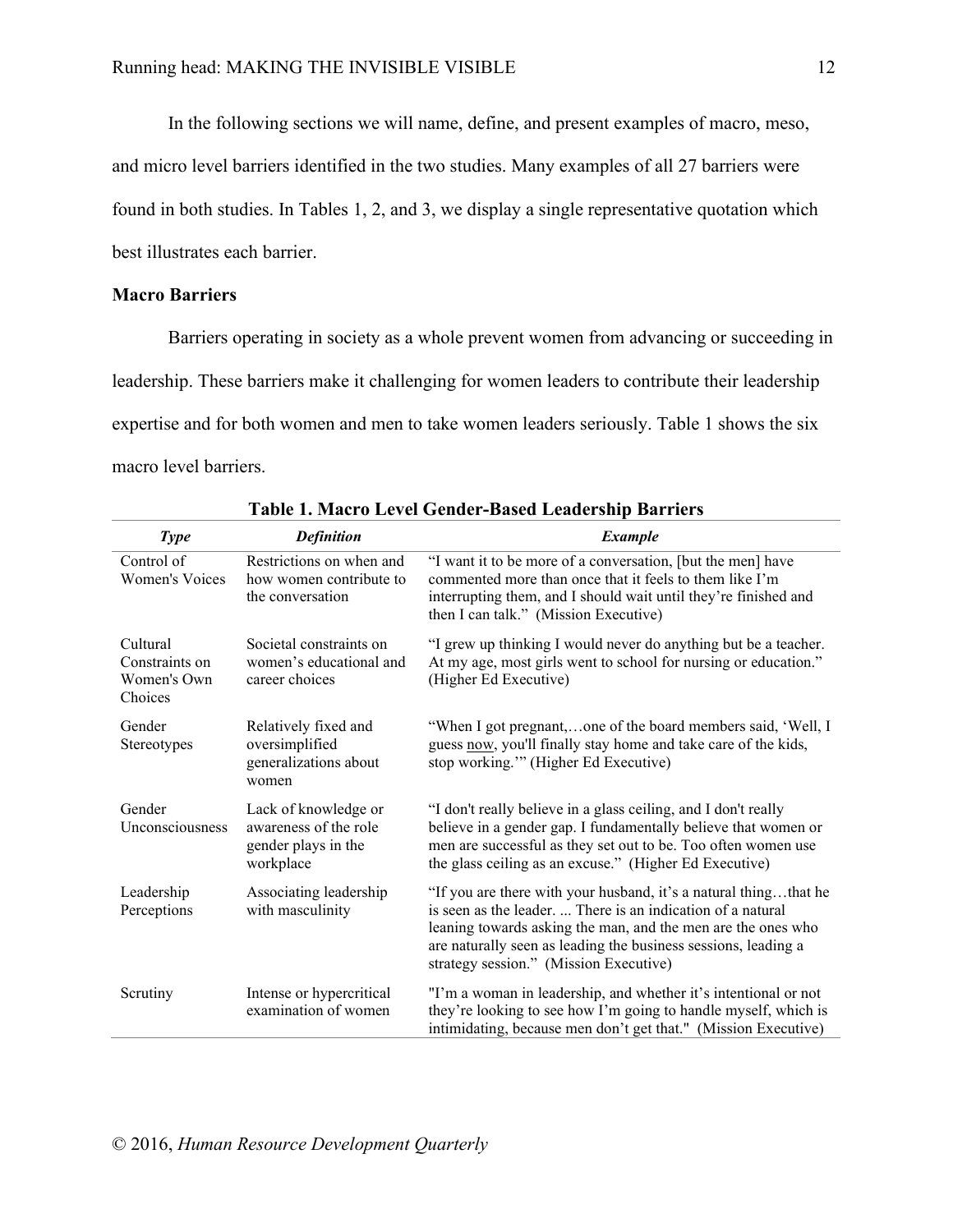# **Meso Barriers**

Sixteen of the identified gender-based leadership barriers operate at the level of groups and organizations. These barriers represent ways of discounting women's leadership contributions and limiting their organizational effectiveness. Given that leadership takes place within groups and organizations, it perhaps makes sense that many barriers occur at this level. Table 2 shows the meso level barriers.

| Type                                                 | Definition                                                                                                   | Example                                                                                                                                                                                                                                                                                                                                                                                                                                        |
|------------------------------------------------------|--------------------------------------------------------------------------------------------------------------|------------------------------------------------------------------------------------------------------------------------------------------------------------------------------------------------------------------------------------------------------------------------------------------------------------------------------------------------------------------------------------------------------------------------------------------------|
| Devaluing of<br>Communal<br>Practice                 | Lack of<br>acknowledgement,<br>support, and respect for<br>communal activities in<br>organizations           | "[My male colleague] didn't like my management style because<br>he thought that I was not forceful and demanding enough.  My<br>style [is] one of collaboration and really trying to come from a<br>position of understanding a situation before I make a decision."<br>(Higher Ed Executive)                                                                                                                                                  |
| Discrimination                                       | Subtle or overt<br>discrimination or<br>discouragement due to<br>gender                                      | "My boss left, and  they made me the interim director. I was<br>24 years old, running a pretty big department, and it worked.<br>We did a search, and the good old guy down the hall  got the<br>job. [My boss] said, 'You've done a great job for the last three<br>months, and you're going to be the support system that keeps<br>this office going. But we just really felt that you weretoo<br>young and a female." (Higher Ed Executive) |
| <b>Exclusion</b> from<br>Informal<br><b>Networks</b> | Exclusion from unofficial<br>social events                                                                   | "There are social gatherings, non-university-related, that I'm not<br>invited to. Yeah, you just deal with the exclusion." (Higher Ed<br>Executive)                                                                                                                                                                                                                                                                                            |
| <b>Glass Cliff</b>                                   | Placing a woman in a<br>high-risk role with a<br>likelihood of failure                                       | "Women sometimes get handed risky roles because if they fail<br>or get sabotaged, they can be blamed. That camp I was in was<br>risky because of high levels of tension in the board and among<br>the staff. Later they told me they gave it to me because they<br>figured it was ready to die, and since I was young and<br>inexperienced, then they could blame me." (Mission Executive)                                                     |
| Lack of<br>Mentoring                                 | Lack of a significant<br>mentoring relationship                                                              | "I didn't have mentors.  I would have been very well served<br>by having a mentor or boss [who could say], 'give it a little bit<br>of thought to how you just handled that."" (Higher Ed<br>Executive)                                                                                                                                                                                                                                        |
| Lack of<br>Sponsorship                               | Lack of a sponsor who<br>recognizes a woman's<br>capacity and recommends<br>her for a leadership<br>position | "When you're a woman and in your last ten years of your career,<br>and, [they say] 'Oh, she doesn't want to do anything more.'<br>Well, if I didn't work here, I would have other options, it's just<br>here you guys don't want to look at me that way." (Higher Ed<br>Executive)                                                                                                                                                             |
| Lack of Support                                      | Decisions overturned or<br>not supported                                                                     | "There were a couple of situations where somebody higher up<br>would reverse something, which makes it very hard if your<br>compatriots know the person higher up can and might reverse<br>whatever you said; that's pretty bad." (Mission Executive)                                                                                                                                                                                          |
| Male                                                 | Controlling which women                                                                                      | "When [the president] wanted me to take the regional director                                                                                                                                                                                                                                                                                                                                                                                  |

**Table 2. Meso Level Gender-Based Leadership Barriers**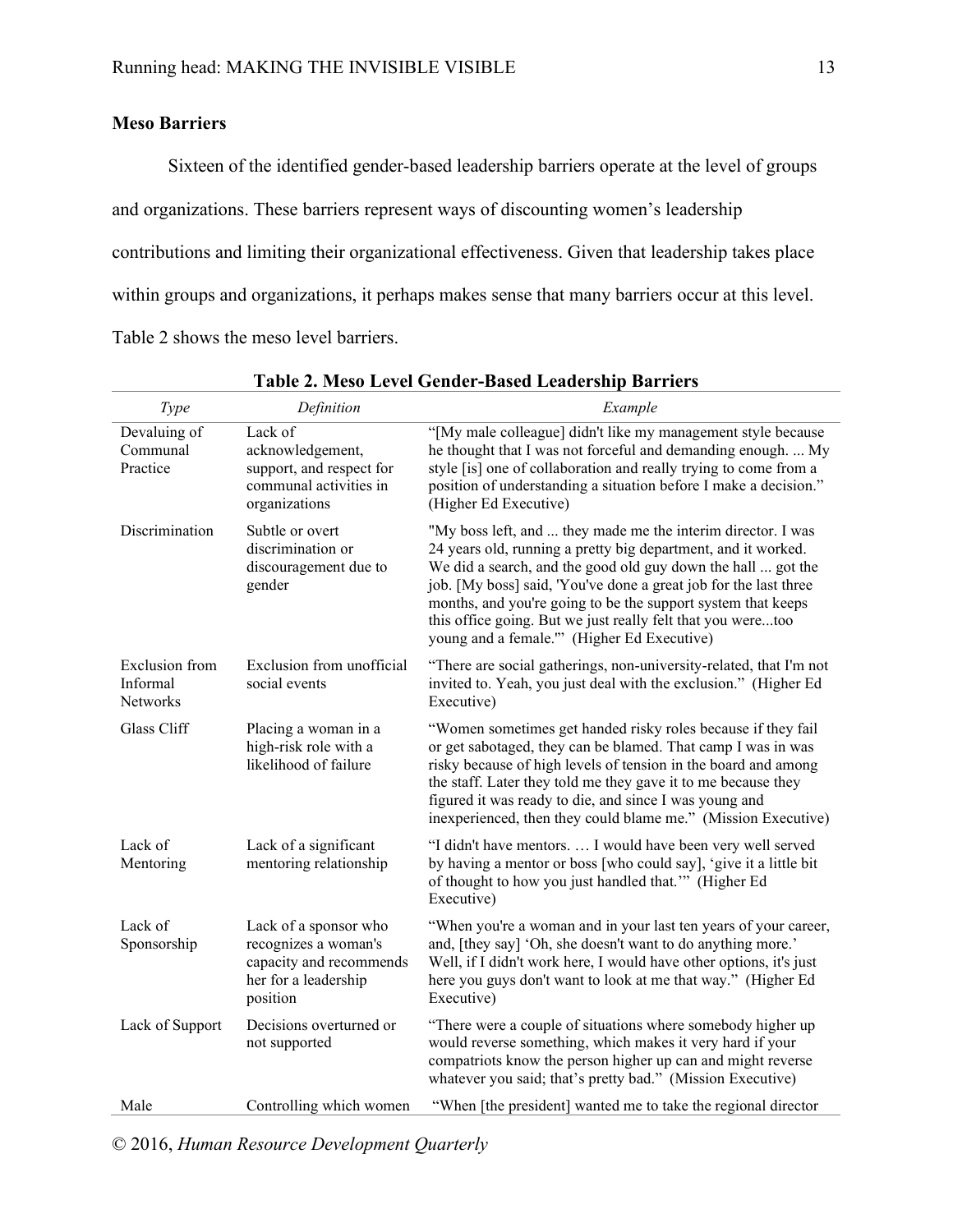| Gatekeeping                       | have access to leadership<br>positions and the<br>boundaries of their<br>leadership                                               | role, he first went to my husband and talked it over with him, to<br>find out what he thought." (Mission Executive)                                                                                                                                                                                                                                                                                               |
|-----------------------------------|-----------------------------------------------------------------------------------------------------------------------------------|-------------------------------------------------------------------------------------------------------------------------------------------------------------------------------------------------------------------------------------------------------------------------------------------------------------------------------------------------------------------------------------------------------------------|
| Male<br>Organizational<br>Culture | Overwhelmingly male<br>organizational culture and<br>norms                                                                        | "What's astounding to me is that at the highest levels there's<br>what I call the locker room mentality of old boys club, slap each<br>other on the ass, and make lewd jokes. And I've been told, if you<br>can't put up with it, then you don't need to be here." (Higher Ed<br>Executive)                                                                                                                       |
| Organizational<br>Ambivalence     | Lack of full recognition or<br>support for a woman's<br>leadership                                                                | "When they said I had to be the interim for a year, I didn't like<br>that. I thought, if you believe in me, or if you think I'm qualified<br>for this job, hire me! But they were feeling not real ready to<br>take the big leap, and they didn't know how people would react<br>to a female at this level." (Mission Executive)                                                                                  |
| Queen Bee<br>Effect               | Women at the top failing<br>to help other women or<br>actively preventing their<br>promotion                                      | "One of the women I ended up working with there had a real<br>problem with me. She called me in to talk and said, 'I have<br>trouble with this. Why does everyone like you? I don't really<br>like you.' I found myself being somewhat controlled again. I<br>facilitated a study, and it went well, and this woman didn't like<br>it, so she blocked the next thing they asked me to do." (Mission<br>Executive) |
| Salary Inequality                 | Being underpaid                                                                                                                   | "It came time to hire another pastor and they hired a guy who<br>did not have the credentials I had, did not have the education I<br>had, and they hired him full-time earning \$25,000 a year more<br>than I was making." (Mission Executive)                                                                                                                                                                    |
| Tokenism                          | Being in the minority<br>$(\leq 15$ percent) gender or<br>race of a proportionally<br>skewed workgroup                            | "Being the only, and first and only, female at a senior level<br>sitting in cabinet brought with it challenges, inherent challenges<br>as to having your voice heard, being for sure seen as--I'm there<br>because I'm one of you, not because if somebody needs<br>something I'll run and get it." (Higher Ed Executive)                                                                                         |
| Two-Person<br>Career Structure    | Formal and informal<br>institutional demands<br>placed on husband and<br>wife, but only one is<br>employed by the<br>organization | "The president is interesting because his wifeworks full<br>timeand so, she has conflicts. She can't always to come to<br>things. And people get offended:  'What do you mean your<br>wife isn't there?"" (Higher Ed Executive)                                                                                                                                                                                   |
| Unequal<br>Standards              | Holding women to higher<br>performance standards<br>than male counterparts                                                        | "If I'm going to get any recognition, I'm going to have to work<br>harder, and I've noticed that the men don't work as hard as I do.<br>And yet they seem to get respect and whatever it is they're<br>doing, they're thought highly of." (Mission Executive)                                                                                                                                                     |
| Workplace<br>Harassment           | Repeated behaviors that<br>provoke, frighten,<br>intimidate, or bring<br>discomfort to the recipient                              | "[My male supervisor] was verbally abusive to mebecause I<br>wouldn't kowtow to him." (Higher Ed Executive)                                                                                                                                                                                                                                                                                                       |

# Running head: MAKING THE INVISIBLE VISIBLE 14

# **Micro Barriers**

Finally, five of the gender-based leadership barriers operate at the level of the individual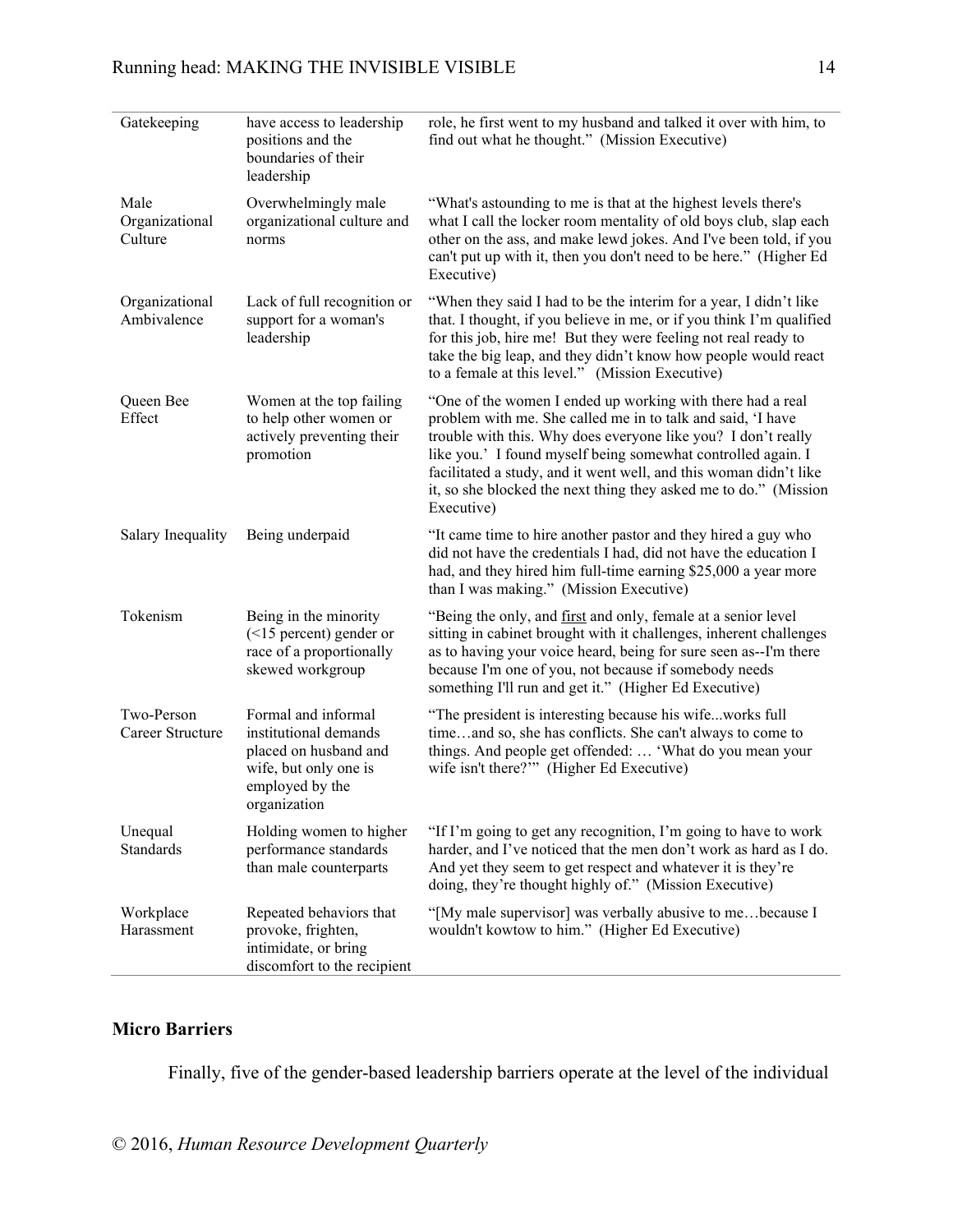and include the individual's daily interactions. These barriers primarily involve the woman herself, placing an extra burden of responsibility on her shoulders beyond that normally required of male leaders. Table 3 shows the micro level barriers.

| Type                                      | Definition                                                                                                    | Example                                                                                                                                                                                                                                                                                                                                                                                                                                                                                                                                                                   |
|-------------------------------------------|---------------------------------------------------------------------------------------------------------------|---------------------------------------------------------------------------------------------------------------------------------------------------------------------------------------------------------------------------------------------------------------------------------------------------------------------------------------------------------------------------------------------------------------------------------------------------------------------------------------------------------------------------------------------------------------------------|
| Communication<br><b>Style Constraints</b> | Constraints on<br>communication style used<br>to express leadership                                           | "If I speak with a gentle tone, if I've pre-thought out things and<br>share it logically and clearly, my same passion can come<br>through and be respected and appreciated. I have to more<br>carefully choose my words and choose my tone of voice, more<br>so than a man might have to do." (Mission Executive)                                                                                                                                                                                                                                                         |
| Conscious<br>Unconsciousness              | Deliberate choice not to<br>notice, be affected by, or<br>challenge the role gender<br>plays in the workplace | "We have an organization within the denomination, I don't even<br>know what they're called, but I choose not to be a part of<br>them.  I can't even imagine going to one of their retreats, or<br>one of their sessions, or whatever, because I know their agenda<br>and I just don't want to even be associated with it.  To stand<br>for women in leadership based on gifting and strength, yes, I'm<br>glad to do that. To stand for women's rights in leadership<br>particularly in a Christian organization, I just probably wouldn't<br>do it." (Mission Executive) |
| Personalizing                             | Assuming personal<br>responsibility for system<br>or organizational<br>problems                               | "I personalize and feel responsible for [my team]. Some of the<br>permanent damage that they suffered [from the audit<br>investigation] I can see in them as professionals. That bothers<br>me the most." (Higher Ed Executive)                                                                                                                                                                                                                                                                                                                                           |
| Psychological<br>Glass Ceiling            | Unwillingness to appear<br>assertive; undervaluation<br>of one's own abilities                                | "I was completely unprepared for [the board's request that I<br>become CEO]. I started telling them all the reasons why they<br>were wrong, and how I was certainly not the right person for<br>that role, and all the reasons why I wasn't interested in taking<br>it." (Mission Executive)                                                                                                                                                                                                                                                                              |
| Work-Life<br>Conflict                     | Challenges balancing<br>professional<br>responsibilities with<br>personal or family<br>responsibilities       | "It's a real challenge to try to balance the home and family<br>life.  There are some things that just mom can do, and so I feel<br>the weight of that.  Am I in some way neglecting my other<br>role as a mother and as a wife, because I'm in this role? I don't<br>think that's a question that most men ever ask." (Mission<br>Executive)                                                                                                                                                                                                                             |

|  |  |  |  |  |  |  | Table 3. Micro Level Gender-Based Leadership Barriers |
|--|--|--|--|--|--|--|-------------------------------------------------------|
|--|--|--|--|--|--|--|-------------------------------------------------------|

These findings show that women experience barriers which discourage and prevent their success as leaders on all fronts: their general society, their organizations, and within themselves. In the next section, we compare these barriers between the two sectors.

#### **DISCUSSION**

As stated, all 27 barriers were found in the interview data from both studies. In fact, the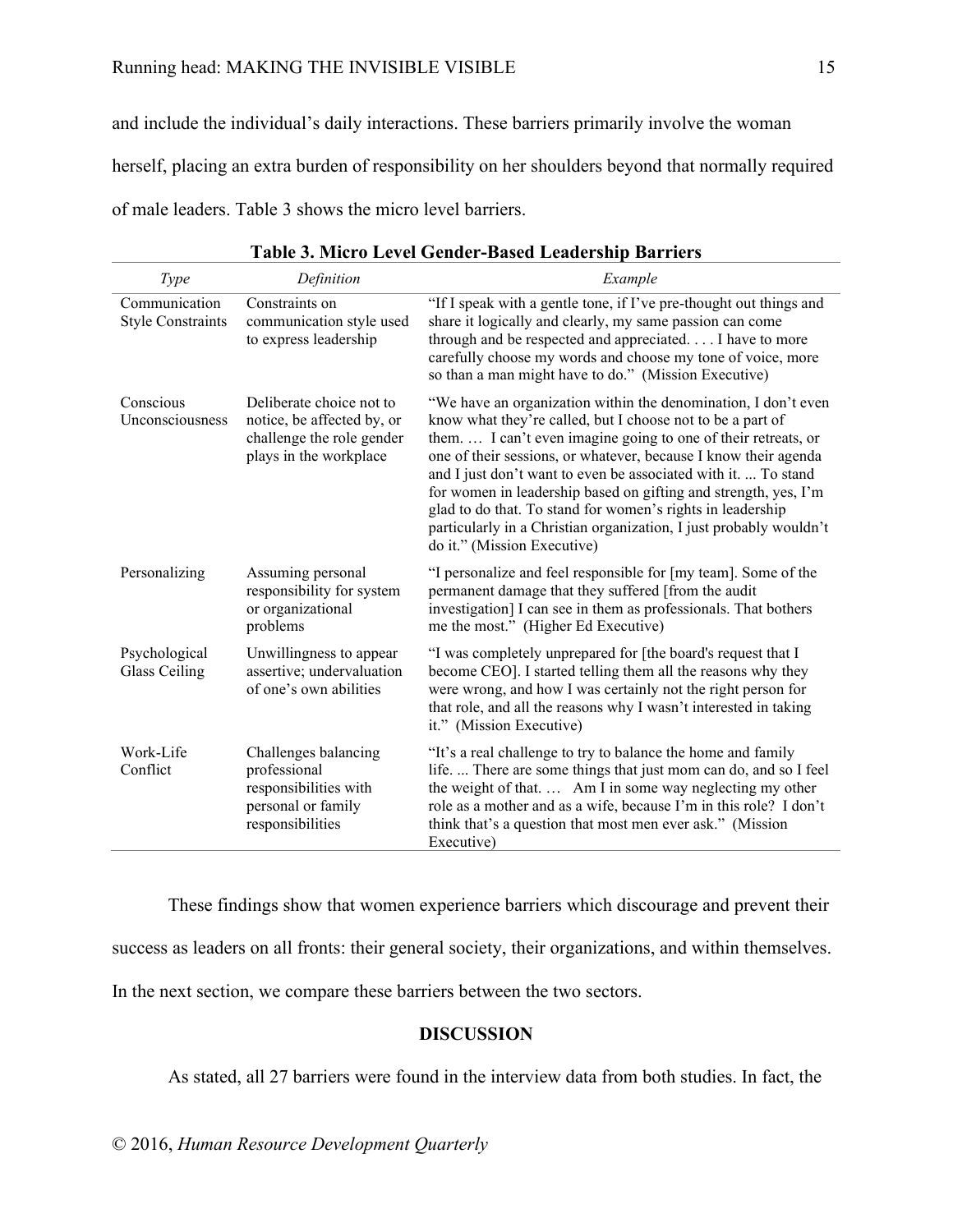level of similarity of experiences of the women leaders is striking, given that higher education has more women in top leadership positions than religious organizations [\(Lennon, 2013\)](#page-34-0). One of the most salient features overall is the hidden and unconscious nature of these barriers, as [Ely et](#page-33-0)  al. (2011) and [Meyerson and Fletcher \(2003\)](#page-34-1) have asserted in their work. For women in both studies, the barriers were present and often tacitly accepted as par for the course. The main difference appeared in terms of barrier strength, in that seven barriers appeared more salient in the religious organization study, while only one appeared more salient in the higher education study. We determined the relative strength of each barrier based on both the number of participants who mentioned it and the extent to which it played a role in their leadership stories.

# **Similarities**

Given the inherent differences in the higher education and religion sectors, there were many unexpected similarities in the barriers experienced by women in both studies. For example, women in both studies reported working with *queen bees*, professional women who, according to women in the higher education study, are "more cut-throat," "less empathetic," and "insecure," and who even exhibit behaviors of a "bully" as one mission executive explained. Both studies also had women who expressed *conscious unconsciousness,* in that they did not notice or challenge the role that gender plays in the workplace. As one mission executive stated, "I don't say, 'I have rights,' or 'I know I have to work three times as hard to get the same recognition.' It's all true, but I do not wave that flag ever. I never play the female card." The reason may be for self-preservation, according to one vice president in the higher education study: "Not all of us back each other up because … I think there [is] some fear about being labeled."

Although it may seem like *control of women's voices* would not be as prevalent in higher education, we found that it occurred in both environments. For example, one higher education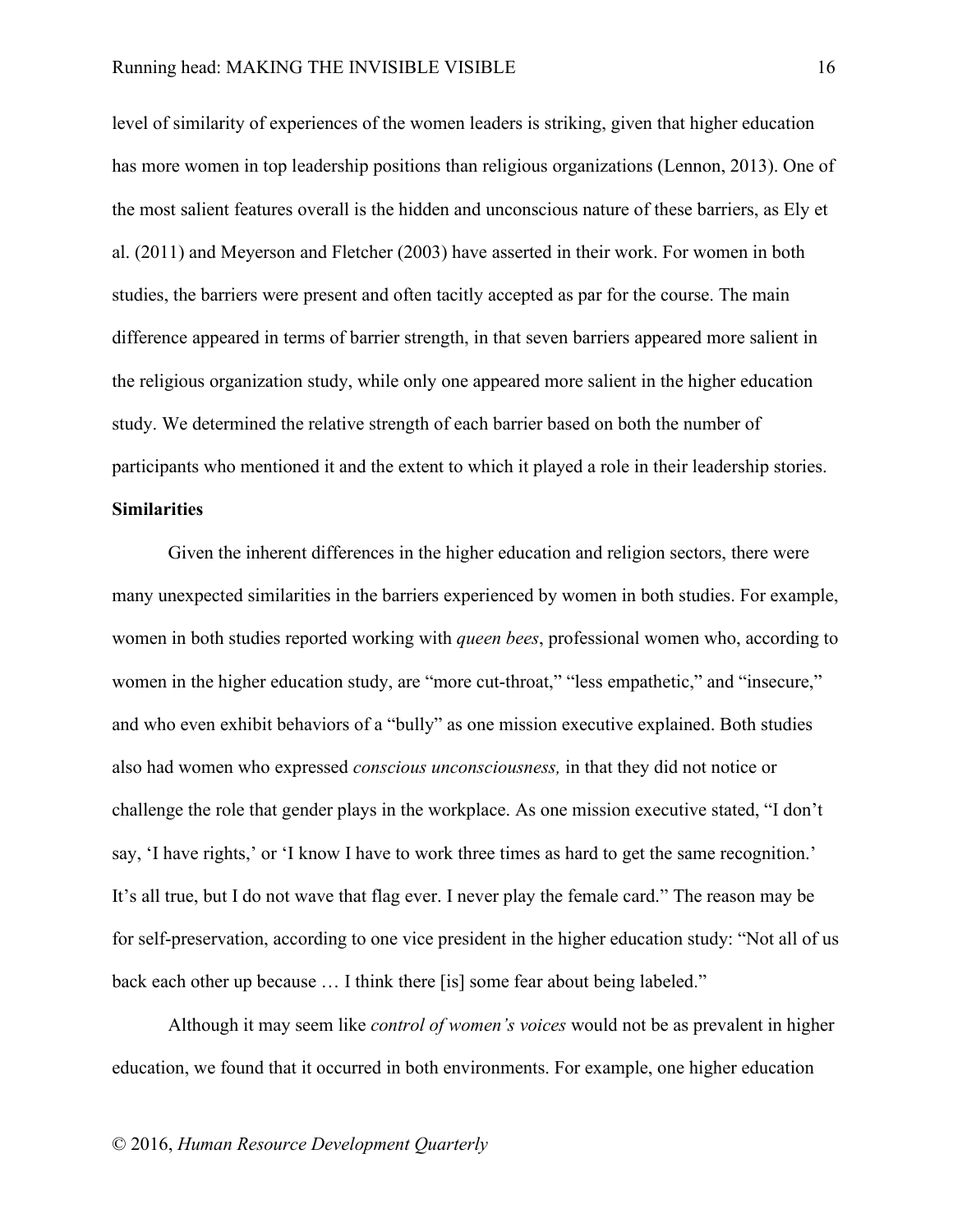executive stated, "The women are … consistently criticized for expressing any disagreement or dissent to what's been decided or what's been done ... at all levels, not just senior level." Similarly, there were women in the religious organizations who felt excluded from conversations, as one mission executive expressed, "I found it hard to even be heard in this room full of strong guys." Another mission executive explained that being heard required careful presentation: "I have learned, over the years, to influence men pretty carefully. You can't come across with too much feeling or take too long to say something or fail to use hard facts when stating a case."

There were also similarities with the *lack of sponsorship* barrier. Women in both studies perceived that men tend to be groomed and sponsored for leadership at earlier ages than women, while women spend "many more years sitting in limbo," as a mission executive noted. Similarly, in the higher education study, one provost stated: "When I went to the presidential training workshop, there were a lot of older women, a lot of younger guys." A number of women in both studies did have sponsors, which would make sense given that study participants had ascended to executive leadership. Strikingly, most often the sponsors were male. For example, in the mission study, all the participants who reported sponsors named males. A president in the higher education study commented, "The primary promoters, the people who nominated me again and again for positions were all men." This president broke the glass ceiling as the first female provost and president within her state system, so there were likely no female leaders available to act as her sponsor. Trying to be a sponsor was also problematic. One executive in the mission study explained, "I found that it takes men to sponsor women and when I have sponsored both men and women, more often the men I sponsor are more easily received than the women I recommended."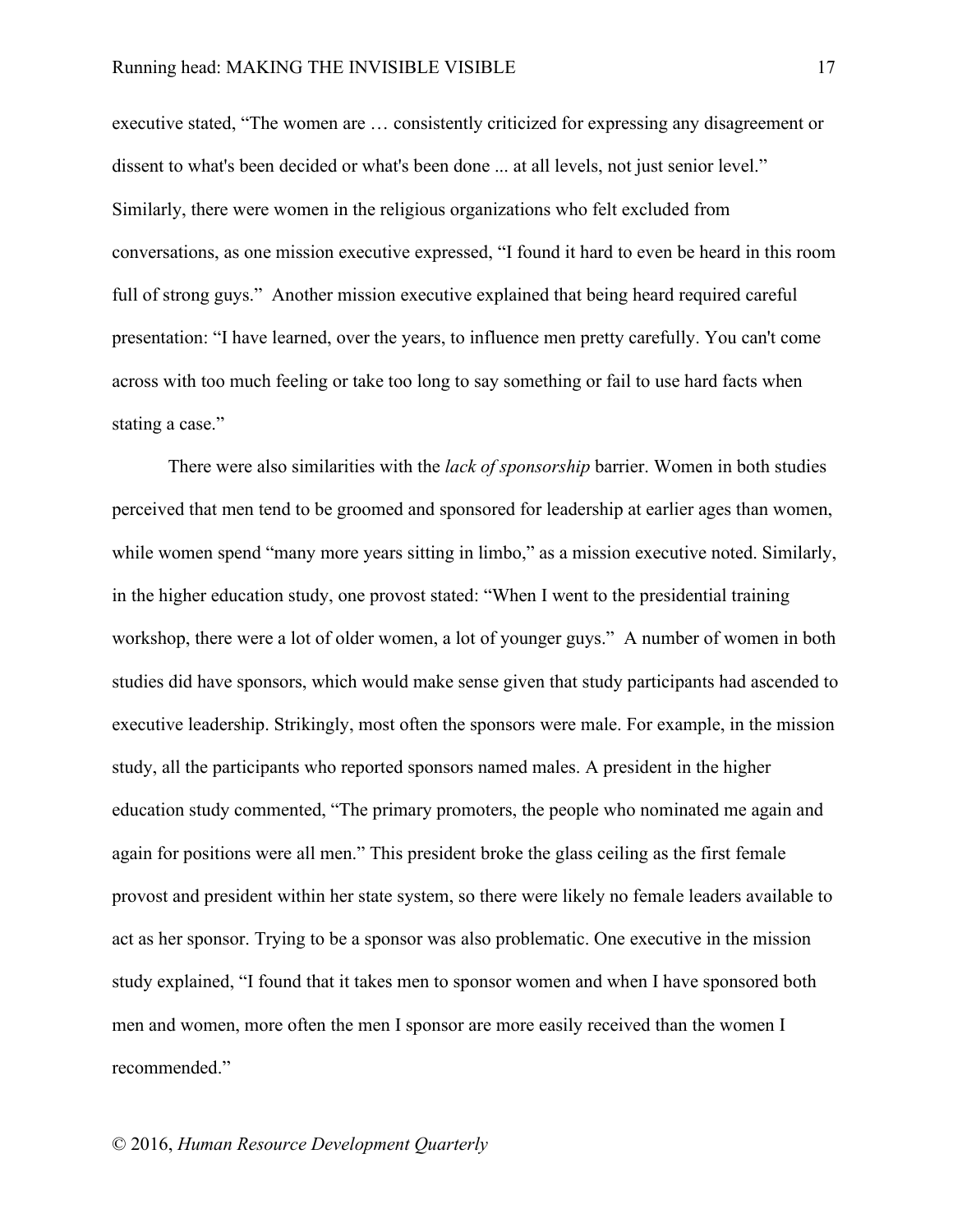*Male organizational culture* stories abounded in both studies. One mission executive analyzed this aspect of the organization:

There are stylistic culture things that happen which are much more male-oriented that make it difficult for women to stay in leadership roles because they get tired of the organizational culture. … A lot of men in leadership are not aware of how much that impacts women.

A story from one university president exemplifies the lack of awareness of this barrier. This president attended a televised ceremony to accept the donation of a small airplane. During the ceremony, the pilot requested that the president board the plane. However, the president was unable to do so because she was wearing a skirt. As she recollected, "There was nobody prepared for the fact that a woman might have to climb those steps. … Those are the oddities that you have to face and nobody else is thinking about that except you." Working in an environment where the male experience is considered to be the norm, this president had no other language to describe her dilemma with the airplane except for "oddities."

#### **Differences in Strength**

While every barrier named in this study was present in both the higher education and mission organizations, the strength of some barriers differed. This finding supports what [Ely](#page-33-10)  (1995) found in her study of organizational context 20 years ago: the more male-dominated the culture, in terms of few women present in high-level leadership positions, the more likely women leaders were to exhibit behaviors that align with gender-role stereotypes. In this study, mission organizations are significantly more male-dominated (in Ely's terms) than higher education. Seven barriers were more salient in the religious organization study, while only one seemed more salient in the higher education study.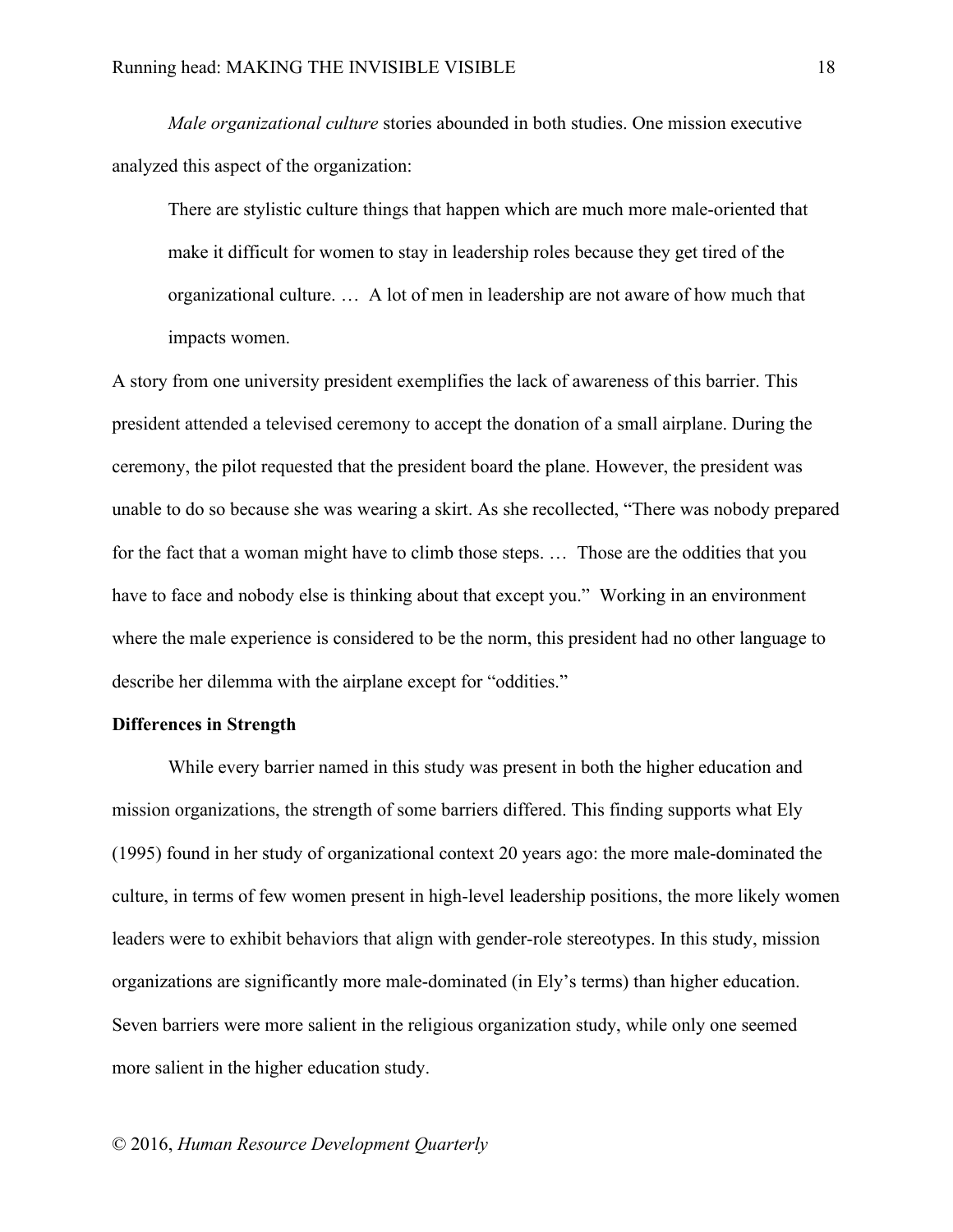First, the barrier of *cultural constraints on women's own choices* was more salient in the religious organization study. Although a few women in the higher education study found that their choice of college field of study had been affected by societal expectations, these women did not face the expectation of staying home to raise children. However, the married mission executives reported that before moving into leadership, they had spent significant time on "home assignment…[not] involved in the workplace," as one executive described. These women may have been constrained to the primary caregiver role due to the combination of gender-role prescriptions from both society and their religious faith. In fact, *cultural constraints on women's own choices* appeared to be a central organizing principle of the mission executives' experiences. The combination of cultural constraints from society plus evangelical sub-culture constraints was an overwhelmingly powerful force that the women could not successfully resist or even articulate. Because these constraints are embedded in the entire culture, they are truly invisible.

Second, *gender unconsciousness* was also more salient in the religious organization study. Many voices of authority in the evangelical faith tend to be suspicious of and even reject feminist thought, teaching women that their place is supporting, not challenging, male authority [\(Dzubinski, 2015\)](#page-33-11). This may be why women executives in the mission organizations were unaware of the role gender plays in the workplace. As one executive stated, "We don't have someone who is working on this—women's ministry, empowering women—because there's not a felt need for it." Most of the higher education executives, on the other hand, were aware that gender plays a role in the workplace.

Third, the barrier of *personalizing*, or blaming themselves for organizational problems, was particularly strong for the women in mission organizations. This finding is similar to Ely's [\(1995\)](#page-33-10) category of self-blamers who were unable to conform to or resist organizational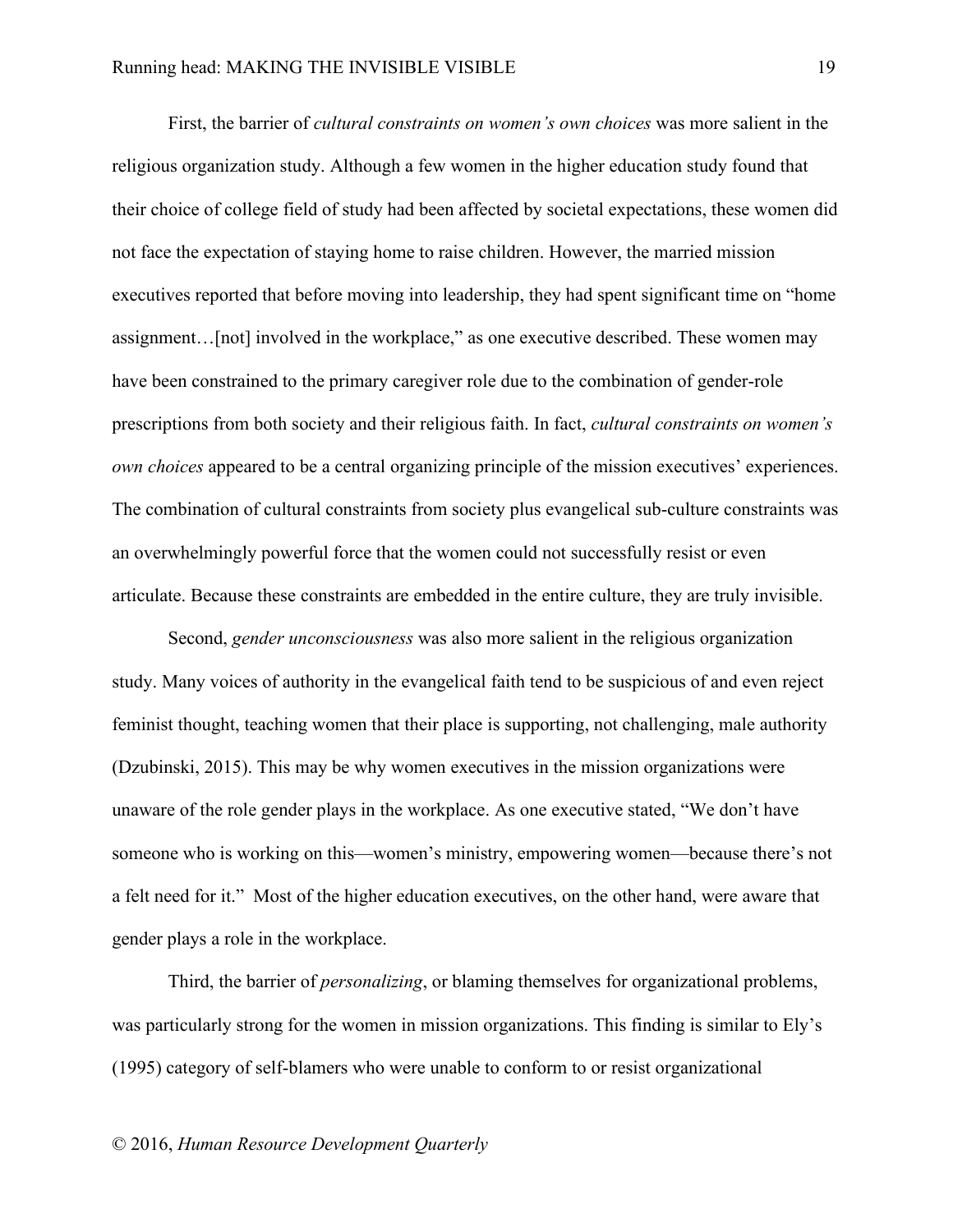prescriptive norms for women and instead internalized and blamed themselves for the discrepancy. For example, a mission executive commented on how she blamed herself for the lack of recognition for her work:

Some of my background, even from high school experiences I had, [was] just meekly

doing all the work without the recognition because they wanted a man to have the title.

… I've just learned these behaviors and so, on the one hand I think, well, I have to expect

it. On the other hand, I'm thinking, that's not right.

Another mission executive felt she was at fault when a male colleague refused to work with her: "I just kept trying to please him and blaming myself for the situation." While women in the higher education study also reported this problem, it was not as overwhelmingly present the way it was in the religious organization study. This may be due to gendered organizational structures [\(Acker, 1992;](#page-31-3) [Ely, Foldy, & Scully, 2003\)](#page-33-12) and essentialist views of gender embedded in the evangelical faith [\(Bendroth, 1993\)](#page-31-10). The combination of organizational and religious pressure to comply with gender stereotypes may lead women to hold themselves personally responsible for organizational problems [\(Dzubinski, 2013;](#page-33-7) [Scholz, 2010\)](#page-35-8).

Fourth, the negative aspects of a *two-person career structure* were more frequently discussed in the religious organization study, as several participants began as the unpaid member of a two-person career. In the mission organizations, the women leaders were expected to first support their husband's career and only later, once he was established, could they enter leadership. One woman explained, "While [my husband] was traveling … I didn't even think about taking on any [leadership] responsibilities. I wouldn't do [that] until our kids were gone and our lifestyle changed." Conversely, in the higher education study, several participants had husbands who served as the unpaid member of the two-person career. Although the husbands of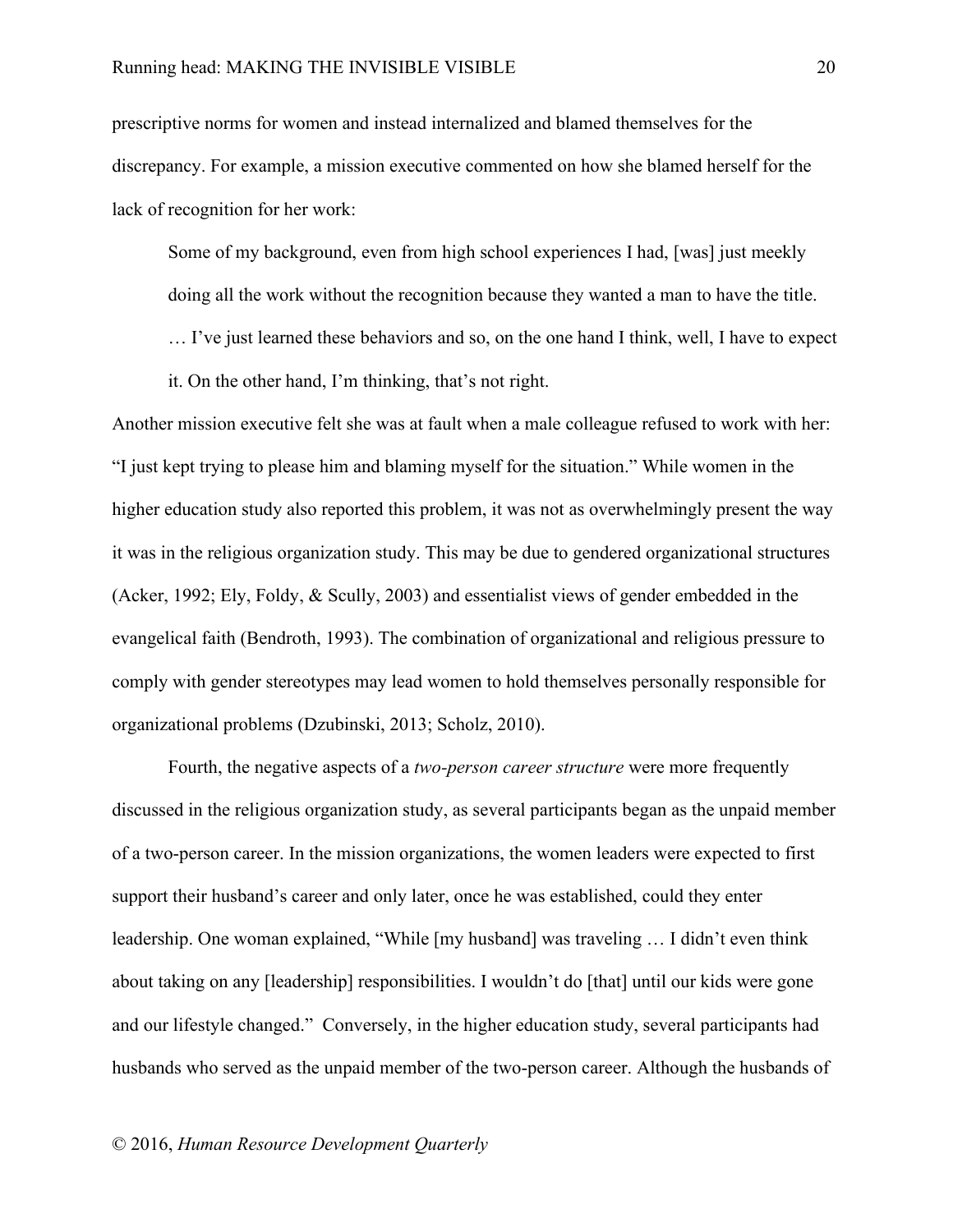women presidents did participate in the presidential interview process and attend university events, the women presidents did not describe expectations on their husbands to plan events or serve on university committees. In fact, two husbands did not even live in the official residences. One husband kept his job on the other side of the state, joining his wife only on the weekends, while another president's husband lived in a retirement community.

Fifth, while there was some control of the bounds of women's leadership in the higher education study, the *male gatekeeping* barrier was noticeably stronger in the religious organization study. One vice president in the higher education study explained how her board ensured males were hired for key positions in her division: "When I was hiring a controller, who sits directly beneath me, I had board members tell me directly that I should be seeking an older man to complement me." However, male control of women's leadership was more entrenched in the mission organizations. Mission executives described examples of men choosing certain women to fill leadership roles. One woman explained that she was selected for her position because the men "thought they could work with me … and they needed a female." Male gatekeeping was even extended through family relationships, as some male mission organization leaders would first gain permission from a woman's husband prior to approaching the woman they were considering for a leadership position. In fact, some women mission executives, being confined by gender-role requirements, espoused the husband-over-wife authority structure. For example, one participant accepted a leadership role with her husband's approval, but only after ensuring her position was not higher than her husband's, lest she upset the gender hierarchy.

Lastly, two other barriers noticeably stronger in the mission organizations were *exclusion from social networks* and *lack of mentoring*. In both cases, the difference seems attributable to the lack of women leaders and to women's conformity to stereotypes. The evangelical mission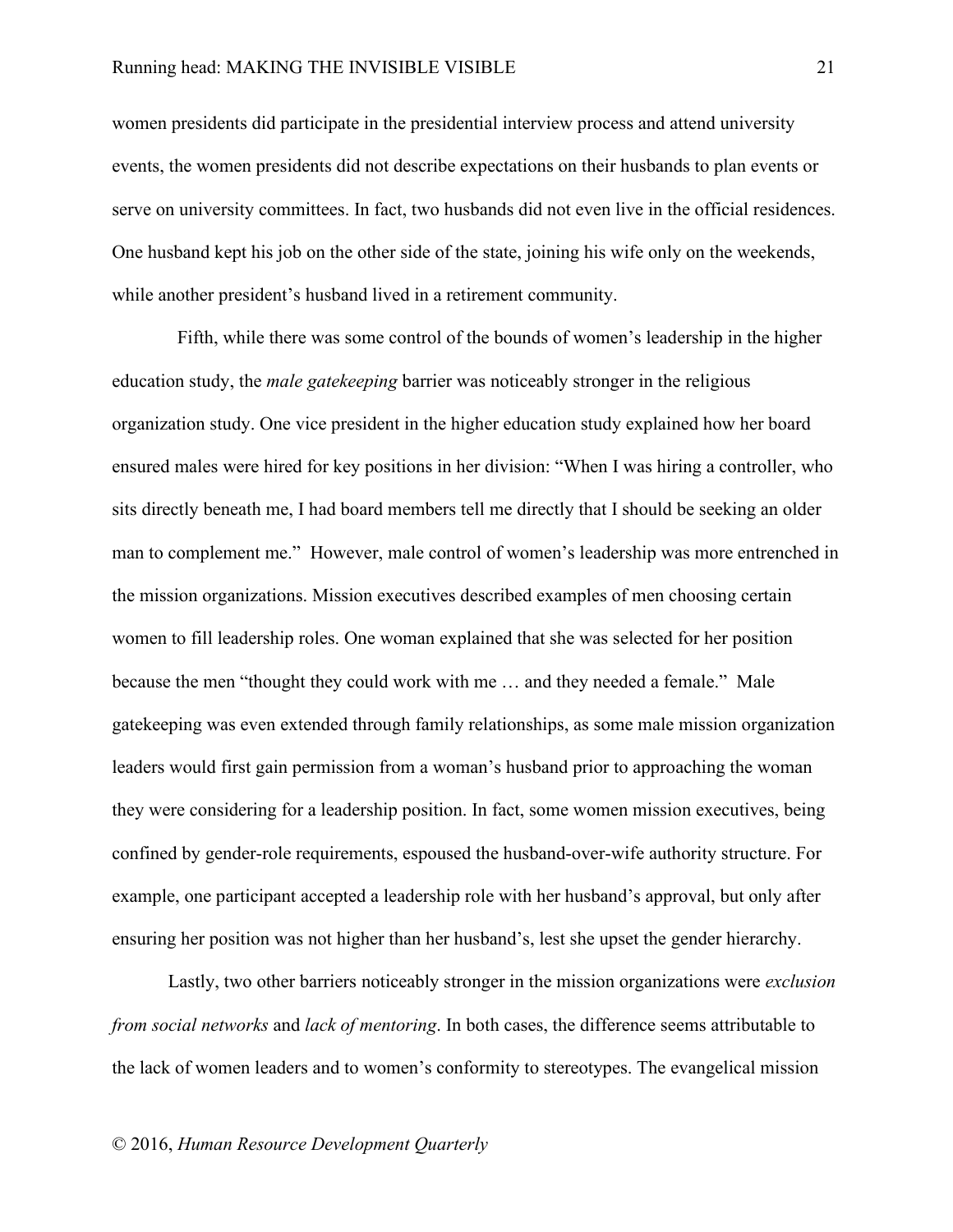industry has such low levels of executive women (less than 5 percent; W. Wilson, personal communication, September 12, 2012) that women who do lead are hard-pressed to find women mentors. Outside their own organizations, there is little in the way of networking, mentoring, and other types of support; within their own organizations, they are typically the only woman (Dzubinski, 2013). In addition, the religious requirements of moral purity make it easy, even acceptable, to keep women and men strictly segregated [\(Dzubinski, 2013\)](#page-33-7). Women in the mission study conformed to gender roles by taking responsibility for removal of any behavior that could be construed as sexual, even to the point of exclusion from leadership events. As such, the single women in the mission study described how they were careful to make friends with their male colleagues' wives and to maintain distance from the men.

Only *workplace harassment* seemed more salient in the higher education study. Several higher education participants described experiences of "sabotage," "verbal abuse," "intimidation," "bullying," and even "sexual harassment." Only one mission executive reported experiencing harassment which included "sabotage," "bullying," and "control." However, the pressure of gender role stereotypes may make it difficult for the mission executives to recognize harassment, since evangelical women are socialized to accept male authority as beneficent.

Thus our findings suggest that although all the barriers affect women leaders in both conservative-leaning religious organizations and liberal-leaning higher education institutions, certain barriers are more salient in the religion sector. Women in the highly male-dominated world of evangelical mission organizations were more strongly impacted by barriers requiring conformity to gender-role stereotypes, while these barriers seemed somewhat weaker but never totally absent for women in the higher education study.

#### **ORGANIZATIONAL IMPLICATIONS**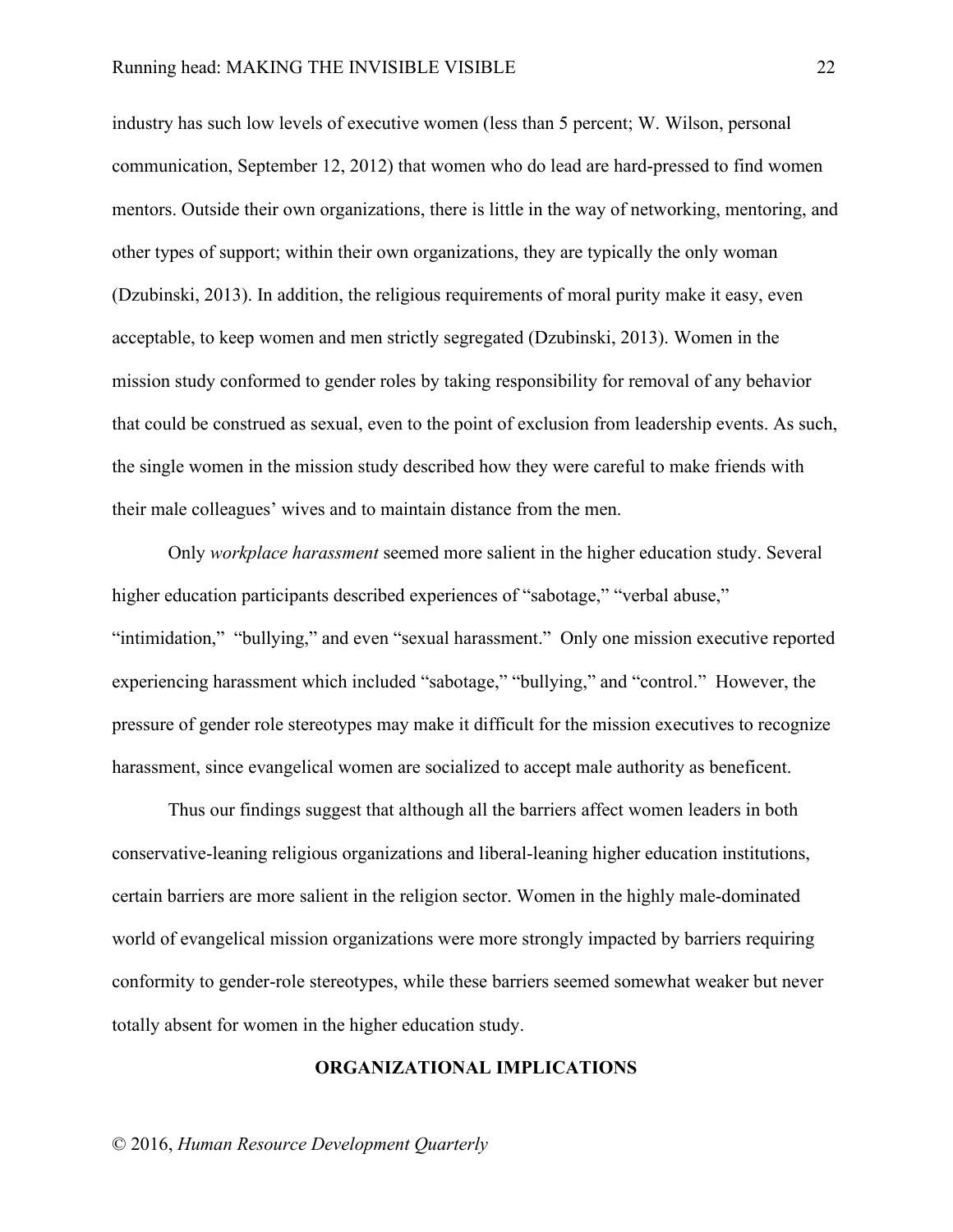As we have shown, many often-invisible practices across all three societal levels contribute to gender bias within organizations. Earlier we described ourselves as equalists, believing that all human beings regardless of any socially defined identity category are of equal value and deserve equal access, treatment, rights, opportunity, and freedom in all realms of society. We also expressed our conviction that gender is not primarily a women's issue; in fact, it impacts men, women, and organizations. Research shows that organizations with gender diverse leadership teams outperform organizations with homogeneous leaders [\(Catalyst, 2004a;](#page-32-8) [Desvaux, Devillard-Hoellinger, & Baumgarten, 2007;](#page-32-9) [Welbourne, Cycyota, & Ferrante, 2007\)](#page-35-9). Therefore, understanding and working to eliminate these embedded gender-based leadership barriers is of great practical interest because of the promise it holds for improved organizational performance.

We recognize that a variety of organizational interventions have been conceived to create pathways for women in leadership. In particular, mentoring, sponsorship, flextime, and family leave have garnered a great deal of attention (e.g., [Appelbaum & Milkman, 2009;](#page-31-11) [Hewlett et al.,](#page-33-4)  [2010;](#page-33-4) [Kolb, Fletcher, Meyerson, Merrill-Sands, & Ely, 2003;](#page-34-10) [Teasdale, 2013;](#page-35-10) [Tolar, 2012\)](#page-35-7). Some attention has also been given to organizational policies such as affirmative action and harassment [\(Berryman-Fink, 2000;](#page-31-12) [Kolb et al., 2003;](#page-34-10) [Kurtulus, 2012\)](#page-34-11). More recently, increasing the gender diversity in the composition of boards [\(Cook & Glass, 2014\)](#page-32-10) has been considered as another possible way to move towards gender-diverse leadership within organizations. Yet despite all of these efforts, there has not been a broad, corresponding increase in the numbers of women executives. We believe that part of the reason is the wide variety of persistent yet invisible barriers that we have described which serve to reinforce gendered workplaces and gendered norms for human behavior. Furthermore, most organizational approaches intended to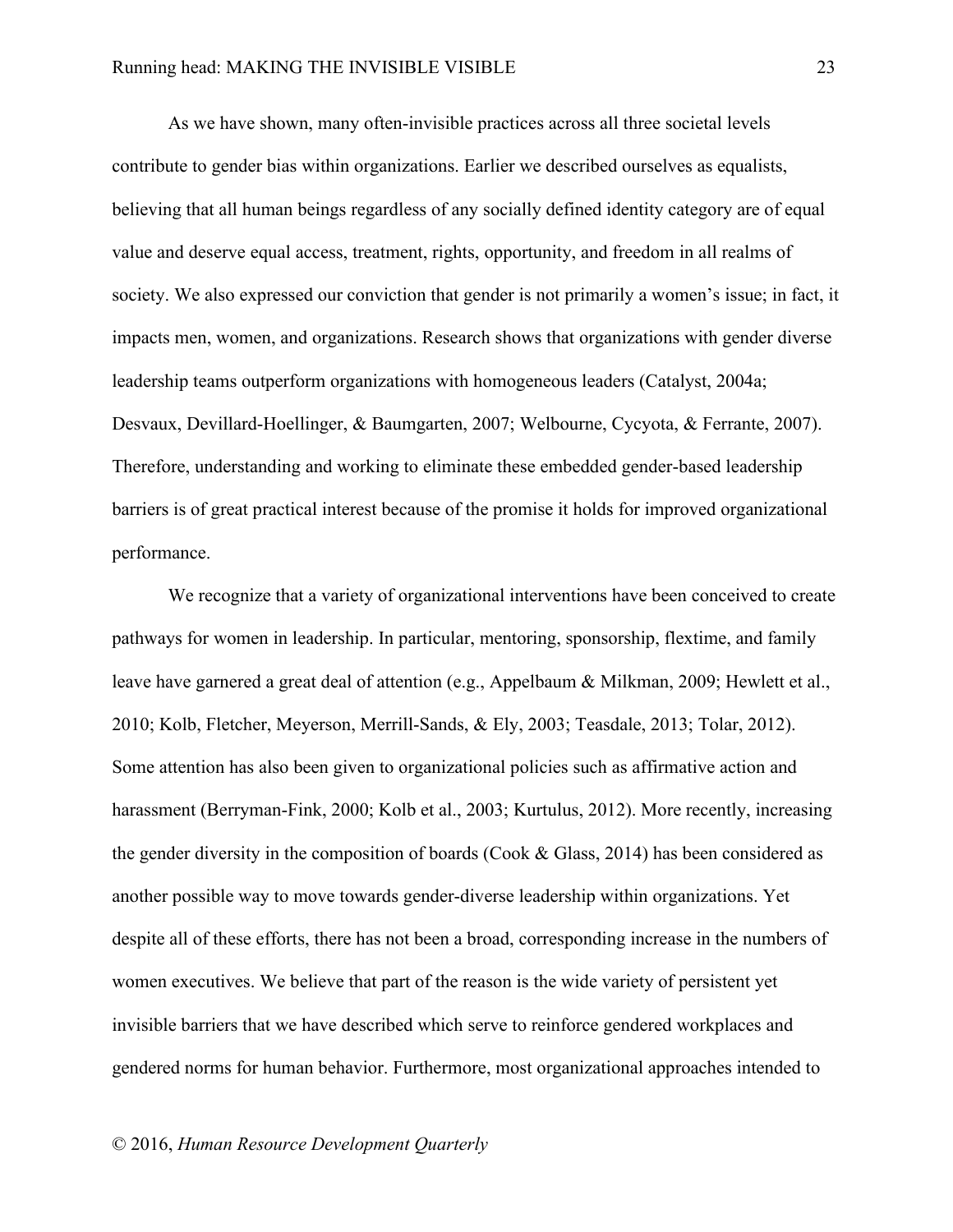support women focus on only the meso level barriers. Yet focusing only on those barriers will not be truly transformational, because the micro and macro level barriers remain. Given that women in both studies experienced barriers at all three levels, organizations must become aware of and address the societal and individual pressures women face. Our suggestions show how organizational practices can impact barriers at all three levels, in the process improving the workplace and reducing the reproduction of gendered norms.

In framing our recommendations, we agree with Swanson and Holton's [\(2009\)](#page-35-11) argument that "organization development is a process of systematically unleashing expertise for the purpose of improving performance" (p. 288). If organizations truly wish to unleash the expertise of their women and their men, then eliminating gender barriers is a good place to start. Further, given the invisible nature of these barriers, we suggest that both technical and social changes are needed, as described in sociotechnical systems change theory [\(Swanson & Holton, 2009\)](#page-35-11). According to this theory, in order for change to succeed, both the technical aspects of work as well as the social system that connects employees need to change.

Kolb et al.'s [\(2003\)](#page-34-10) four-part framework for organizational change fits neatly within the sociotechnical perspective and may provide a structure for the solutions required to reduce gender bias. They argue that many theories for women's leadership fall into three categories: "fix the women," "create equal opportunity," and "celebrate differences" [\(Kolb et al., 2003, p. 5\)](#page-34-10). They believe that their final category, "revise organizational culture" [\(Kolb et al., 2003, p. 5\)](#page-34-10) holds greater promise for successful change. *Fix the women* and *create equal opportunity* can be viewed as technical solutions and *celebrate differences* as a social solution. *Revise work culture* has the potential for both technical and social change, thus increasing its likelihood of success.

Most current organizational approaches to supporting women fall into the technical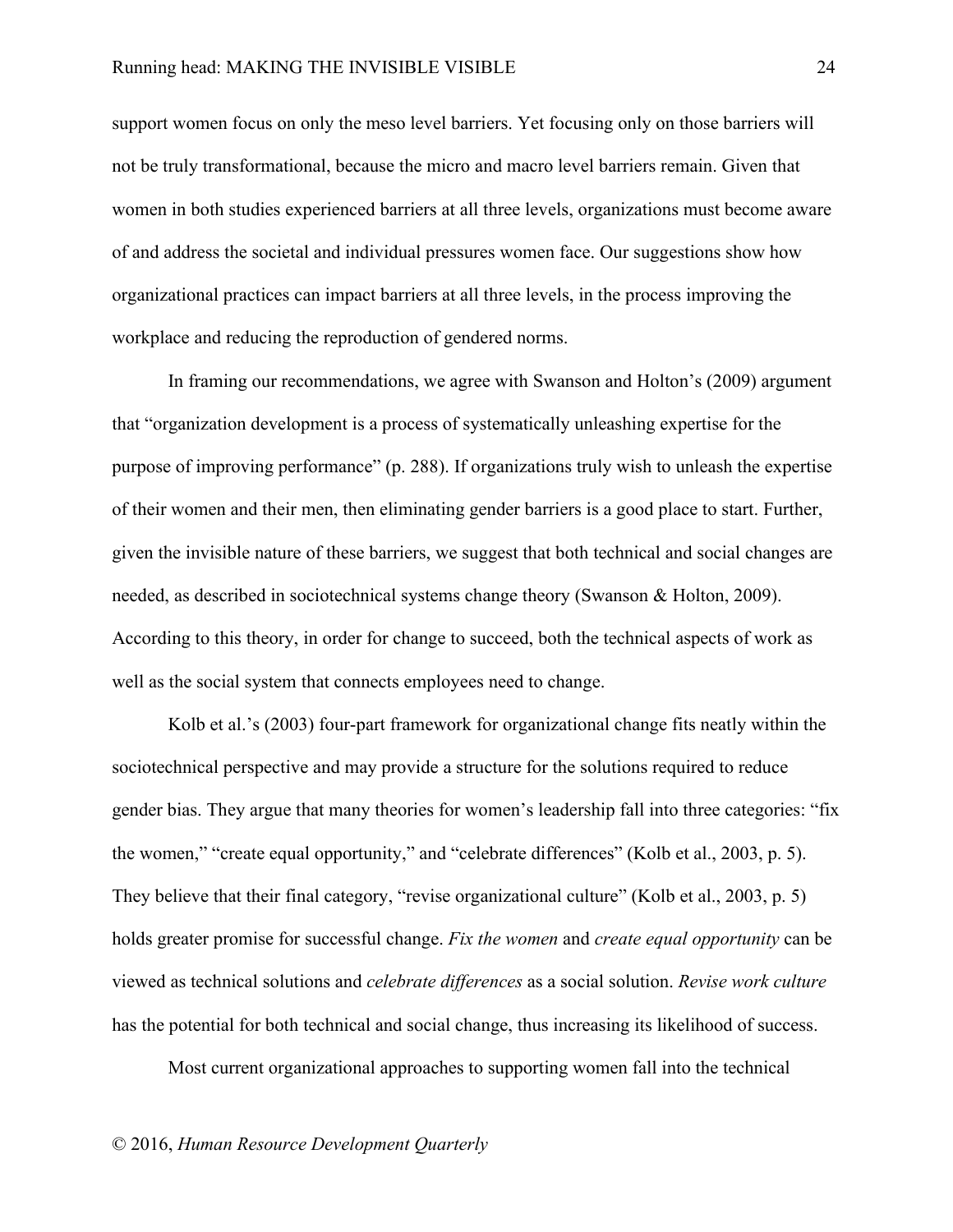category. *Fix the women* encourages women to assimilate, adopt masculine behaviors, and get training in assertive leadership and decision-making. These strategies are seen in mentorship efforts designed to help women learn to fit workplace norms; they are also seen in training designed to teach women how to negotiate and boost their confidence. *Create equal opportunity* emphasizes the use of organizational policies to counteract structures that favor men [\(Kolb et al.,](#page-34-10)  [2003\)](#page-34-10), such as policies for equal pay, flextime, and family leave.

[Kolb et al. \(2003\)](#page-34-10) discuss another approach, *celebrate differences*, which aims to create more tolerant workplaces by acknowledging differences between male and female work styles and by valuing those associated with the feminine. These efforts fall into the "social" category and are perhaps less common than they were in the past under affirmative action and the era of diversity training workshops.

The last approach, *revise work culture*, [\(Kolb et al., 2003\)](#page-34-10) could be considered a sociotechnical approach. It starts with the premise that organizations are gendered and reflect masculine experiences, values, and life situations [\(Acker, 1992\)](#page-31-3). The strategies in this approach attempt to revise work practices, processes, and norms "in ways that are less gendered and more effective" [\(Kolb et al., 2003, p. 13\)](#page-34-10). The creation of diverse organizational governing boards, a current approach, may fit in this category. Using board diversity as a pathway to bring more women into executive leadership may have social and technical effects, though more time is needed to see the full results of these efforts.

Each of the approaches we have discussed addresses only a few barriers, primarily at the meso and occasionally the micro levels. None of them extends across all three levels. Table 4 shows a summary of common organizational strategies, along with the targeted barrier and its level.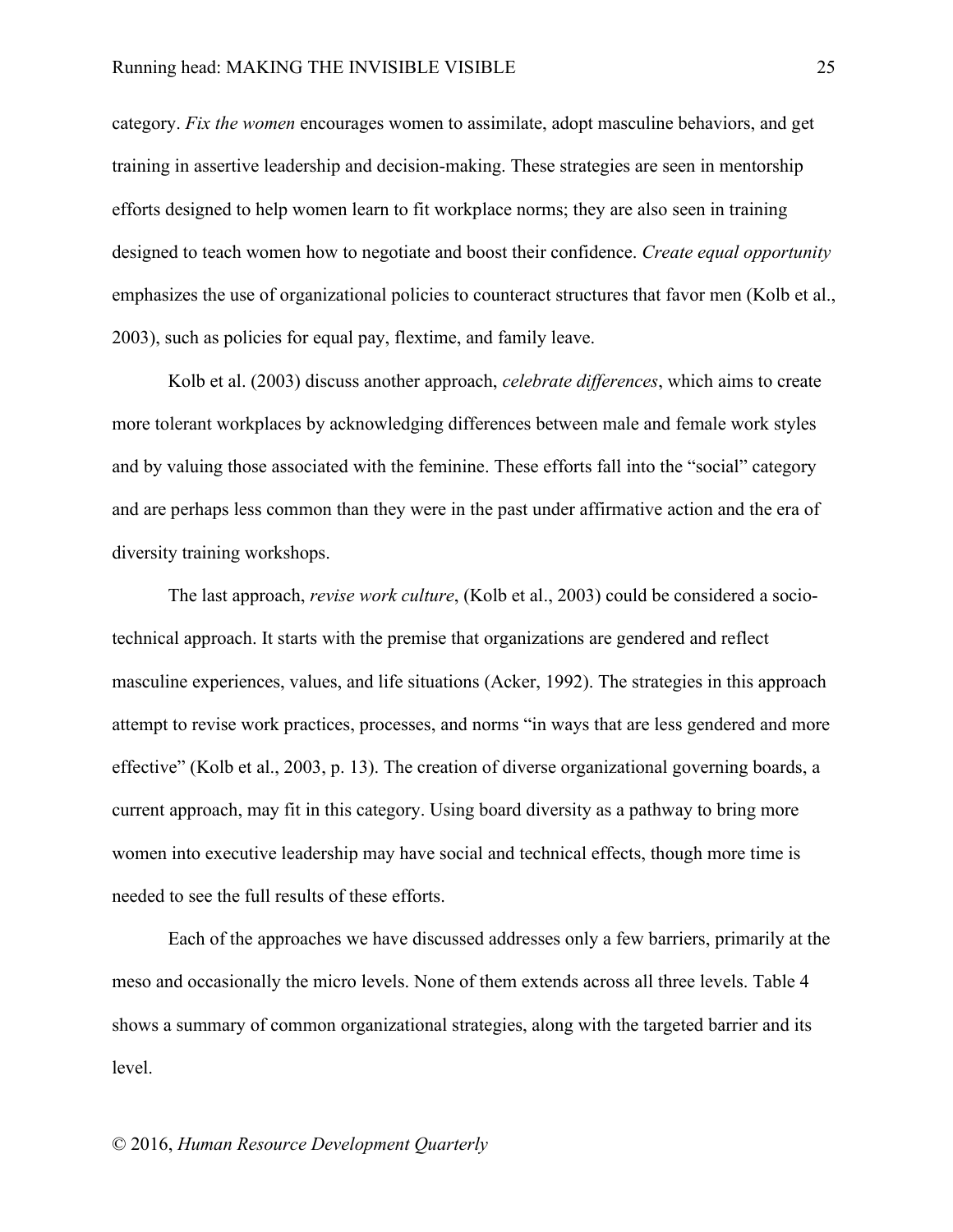| Solution Type                           | Strategy                                                                                                                                                                                                                 | Level         | <i>Barrier</i>                                                                    |
|-----------------------------------------|--------------------------------------------------------------------------------------------------------------------------------------------------------------------------------------------------------------------------|---------------|-----------------------------------------------------------------------------------|
| Technical: Fix the women                | Mentoring programs<br>Professional growth opportunities                                                                                                                                                                  | Meso          | Lack of mentoring<br>Lack of sponsorship                                          |
|                                         | Assertiveness training for women                                                                                                                                                                                         | Micro         | Psychological glass ceiling<br>Personalizing                                      |
| Technical: Create equal<br>opportunity  | Organizational policies<br>Affirmative action<br>Recruitment and promotion<br>٠<br>Equal pay<br>Anti-harassment<br>$\bullet$<br>Family responsibility<br>$\bullet$<br>accommodation (e.g.,<br>flextime and family leave) | Meso<br>Micro | Discrimination<br>Salary inequality<br>Workplace harassment<br>Work-life conflict |
| Social: Celebrate<br>differences        | Diversity training                                                                                                                                                                                                       | Meso          | Devaluing of communal<br>practice                                                 |
| Socio-technical: Revise<br>work culture | Diverse boards and search<br>committees                                                                                                                                                                                  | Meso          | Male gatekeeping<br>Queen-bee effect                                              |

#### **Table 4. Common Organizational Strategies**

#### **Crossing Levels and Boundaries**

In order for organizations to create lasting improvement for women's leadership, the first step is to recognize that women encounter barriers at all three levels, and that macro and micro barriers impact women's ability to see themselves as leaders, as well as others' ability to consider them for leadership roles. Organizations therefore need to develop strategies that extend beyond the walls of the workplace to impact societal and personal perspectives on women. Strategies that take all these levels into account fit into Kolb et al.'s (2003) revise work culture category and Swanson and Holton's [\(2009\)](#page-35-11) socio-technical change approach. We suggest four organizational change approaches with broad level impact, as shown in Table 5.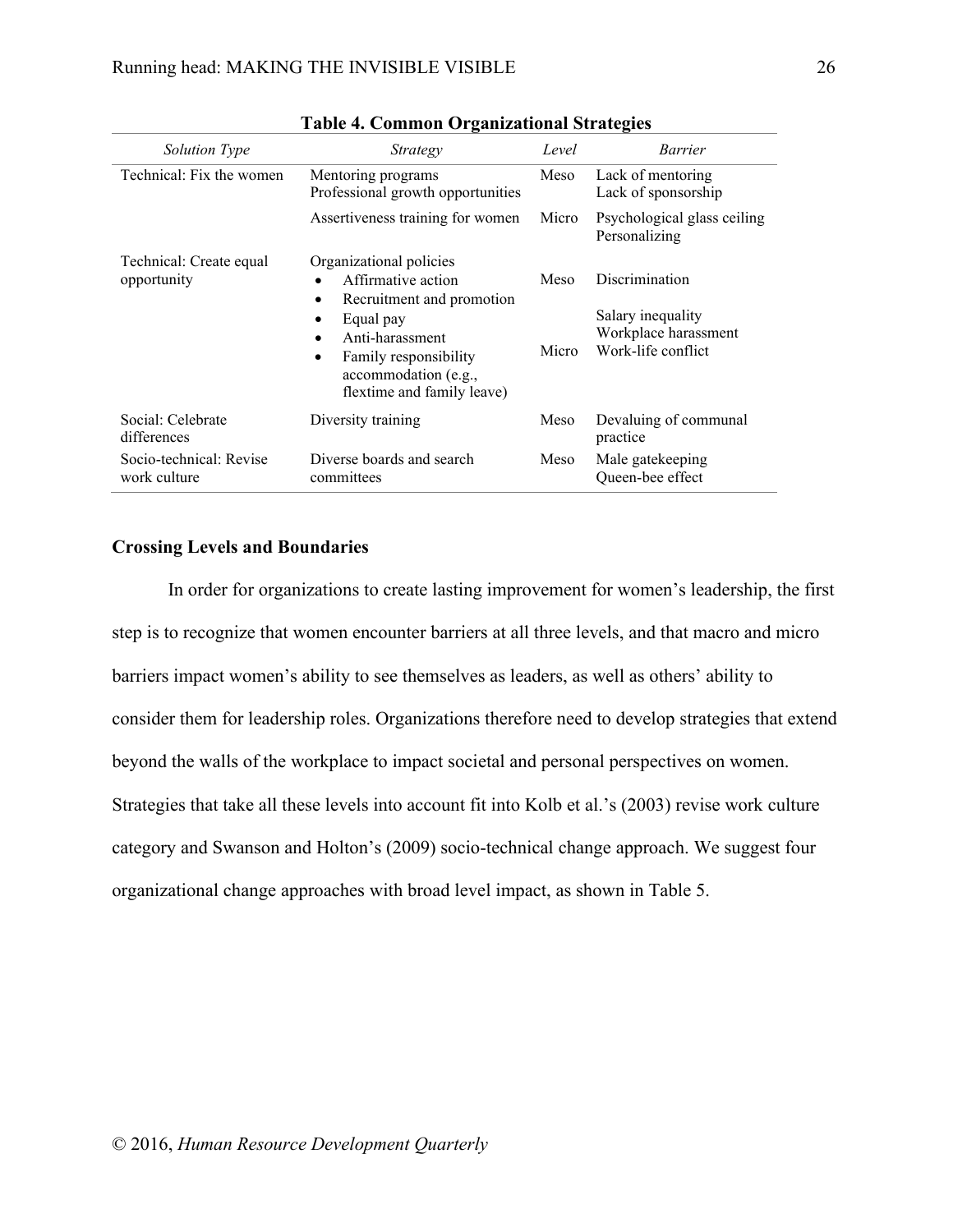| <b>Solution Type</b>    | Strategy              | Level | <i>Barrier</i>                                    |
|-------------------------|-----------------------|-------|---------------------------------------------------|
| Socio-technical: Revise | Gender-equity         | Macro | Gender stereotypes                                |
| work culture            | workshops             |       | Gender unconsciousness                            |
|                         |                       |       | Leadership perceptions                            |
|                         |                       |       | Scrutiny                                          |
|                         |                       | Meso  | Glass cliff                                       |
|                         |                       |       | Male organizational culture                       |
|                         |                       |       | Tokenism                                          |
|                         |                       | Micro | Communication style constraints                   |
|                         |                       |       | Conscious unconsciousness                         |
|                         | New norms             | Macro | Control of women's voices                         |
|                         |                       | Meso  | Devaluing of communal practice                    |
|                         |                       |       | Lack of support                                   |
|                         |                       | Micro | Work-life conflict                                |
|                         | Community group       | Macro | Cultural constraints on women's own choices       |
|                         | partnerships          | Micro | Gender stereotypes<br>Psychological glass ceiling |
|                         |                       |       |                                                   |
|                         | Recognition of        | Macro | Gender stereotypes                                |
|                         | spousal contributions | Meso  | Two-person career structure                       |

#### **Table 5. Multi-Level Solutions**

**Gender-equity workshops.** First, organizations can hold gender-equity workshops to help leaders and employees understand how organizations are gendered and the resulting barriers for women. Important components are to make gender-based leadership barriers visible to participants by naming and describing them and to provide a safe space for discussion of how the organization can move toward equalism with specific action steps as outcomes. Objectives are to help organizational leaders reduce gendered leadership beliefs within their own ranks and ensure appointments to leadership positions are based on candidate skills and qualifications instead of gendered associations, such as "think manager-think male and think crisis-think female" [\(Bruckmüller, Ryan, Rink, & Haslam, 2014, p. 223\)](#page-32-11). Such workshops would be useful in combatting gender-based leadership barriers at all three levels: macro: *gender stereotypes, gender unconsciousness*, *leadership perceptions*, and *scrutiny;* meso*: glass cliff*, *male organizational culture*, and *tokenism*; micro: *communication style constraints* and *conscious unconsciousness*.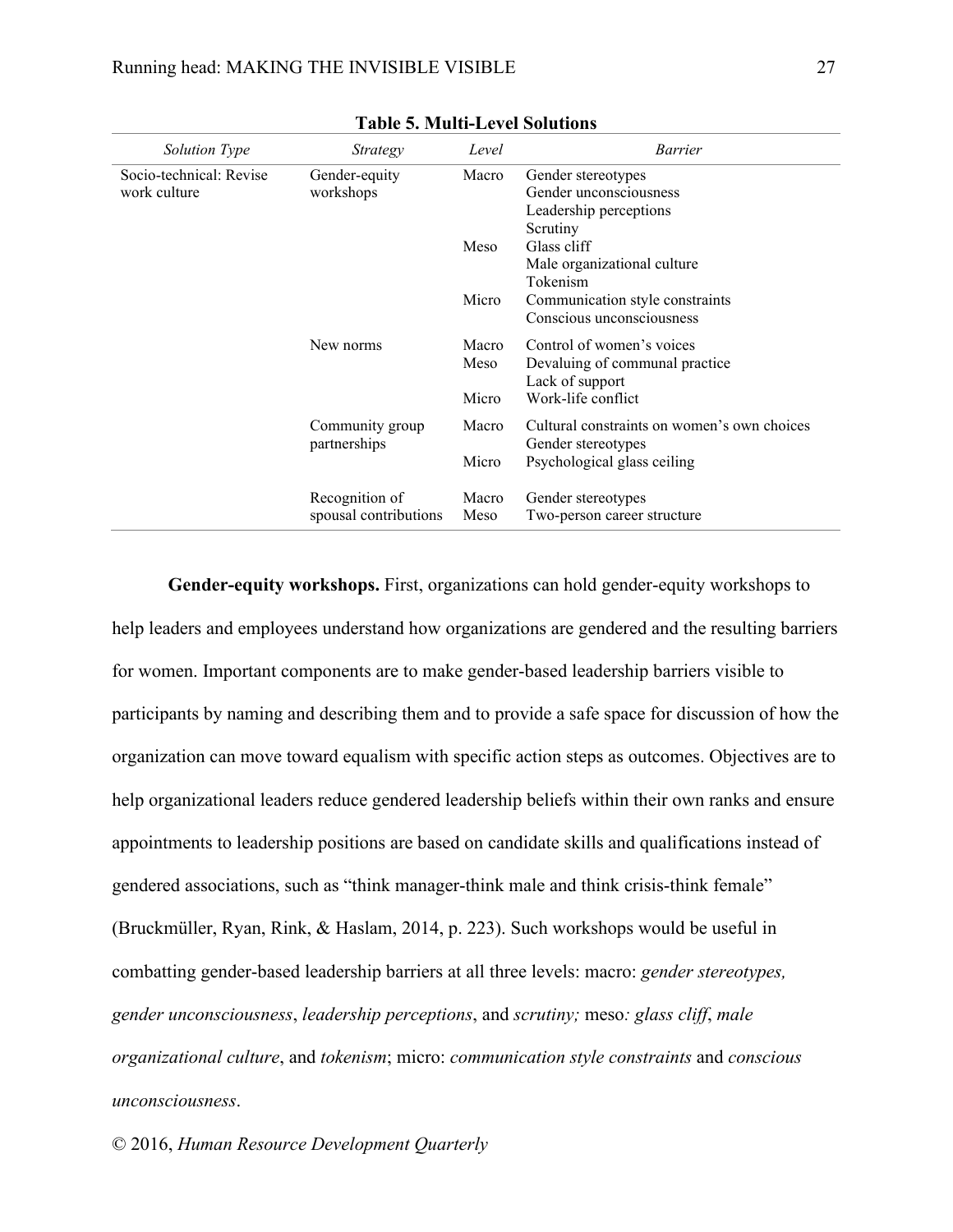**New norms.** A second way organizations can revise work culture is to establish and communicate new workplace norms. For example, performance expectations can be tied to goals instead of time spent at work. Workplace norms around decision-making and levels of authority should be made transparent and adhered to consistently. In addition, employees can be encouraged and even required to take compensatory time off when they must work on projects outside of normal working hours. Norms can also be established to name, recognize, and reward communal practices for both men and women. Similarly, norms to name, recognize, and stop attempts to silence or control women can be established. Such new norms could also affect barriers at all three levels: macro: *control of women's voices;* meso: *devaluing of communal practice* and *lack of support;* micro: *work-life conflict.*

**Community group partnerships.** A third approach is to form partnerships with community groups which seek to eliminate gender barriers for girls and women. Women are particularly underrepresented in certain fields of study, such as science, technology, engineering, and mathematics (STEM) [\(U.S. Department of Education, 2012\)](#page-35-1). More often than not women are choosing gender-equitable and female-dominated majors as young adults in college. By the time these women graduate it is typically too late to get them into male-dominated career paths. Although the gender gap in leadership is much more than just a pipeline problem, in the case of STEM and other male-dominated fields, it begins with the pipeline. Until more women choose to study and work in these fields, men will likely continue to dominate future leadership opportunities in these industries. To combat this issue, organizations need to take a long-range view and work towards systemic solutions such as supporting community-based groups which seek to introduce and encourage girls to pursue careers in fields currently dominated by men. An example is the Girls Who Code non-profit organization which works "to inspire, educate, and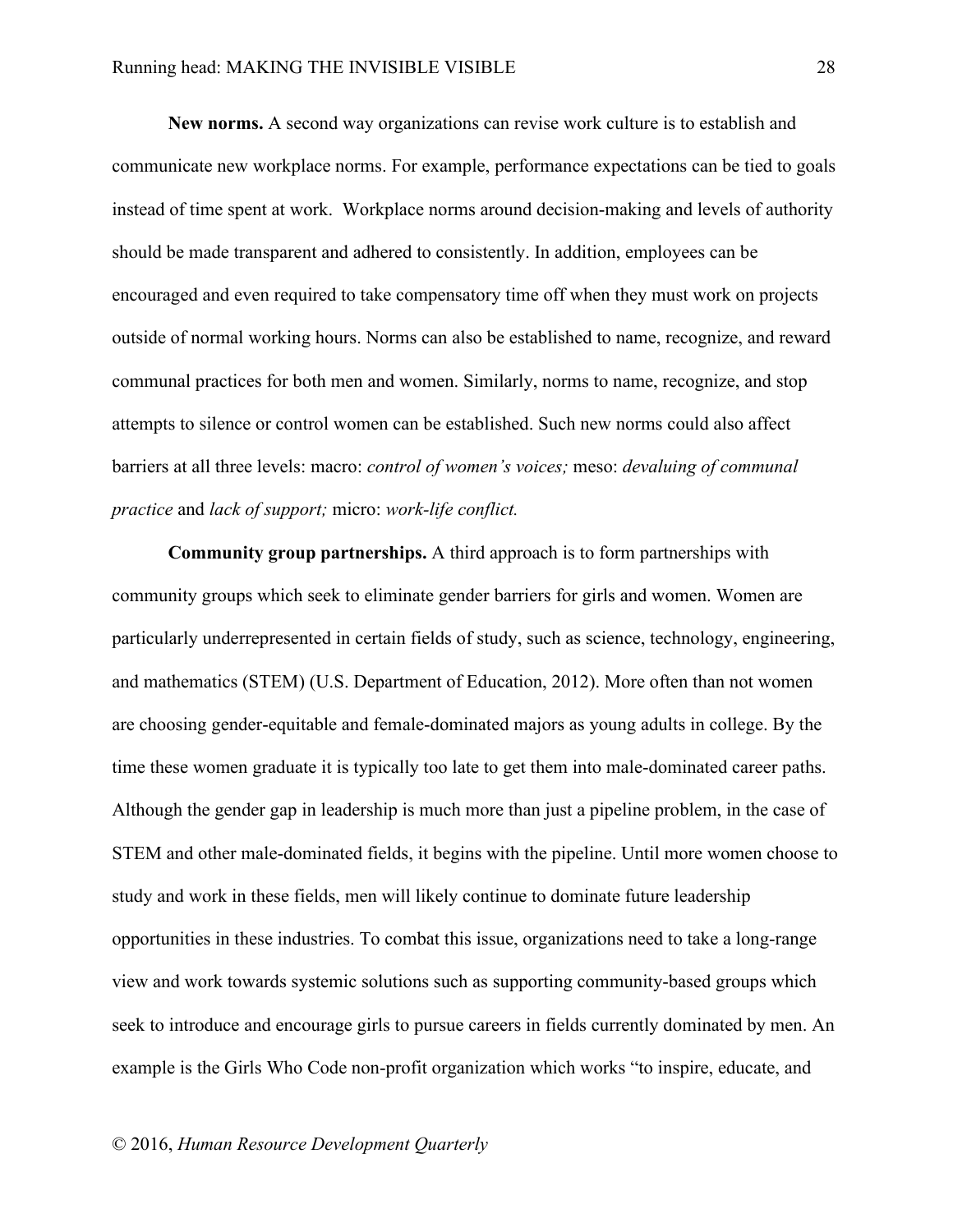equip girls with computing skills to pursue 21<sup>st</sup> century opportunities" (Girls Who Code, 2014, p. [para 1\)](#page-33-13). Partnering with organizations that promote educational choices for girls is one way for organizations to communicate that they are serious about eliminating the gender gap in leadership. This would address three barriers: macro: *cultural constraints on women's own choices* and *gender stereotypes*; micro: *psychological glass ceiling*.

**Recognition of spousal contributions.** Our last approach is the recognition of spousal contributions. The leader's spouse may be handling duties that could be delegated to others, such as event planning, committee work, and running work-related errands for the employed partner [\(Oden, 2007\)](#page-34-12). Organizations should strive to eliminate expectations for unpaid organizational work performed by the leader's spouse. Alternatively, spouses of leaders could be brought on as compensated employees to recognize the role that they play. Although the non-employed spouse may still be seen as an ambassador for the institution [\(Oden, 2007\)](#page-34-12), compensating the spouse or delegating tasks to others will set an example of equalism at the top which is a critical step towards organization culture change and will help eliminate the meso-level barrier of the *twoperson career structure* and reduce the macro-level barrier of *gender stereotypes.*

#### **Potential Outcomes**

Taken together, the combination of technical, social, and sociotechnical approaches to degendering work culture holds great promise. As organizations become aware of the multiple levels at which gender barriers operate, they can develop interventions to address the issues on all three levels within their own organizations. In addition, as individuals begin to produce and reproduce new norms within organizations, they likely will carry these new norms into the home and society. Because organizational performance depends on engaging the full expertise of all leaders, [\(Swanson & Holton, 2009\)](#page-35-11) not just males, making these invisible barriers visible and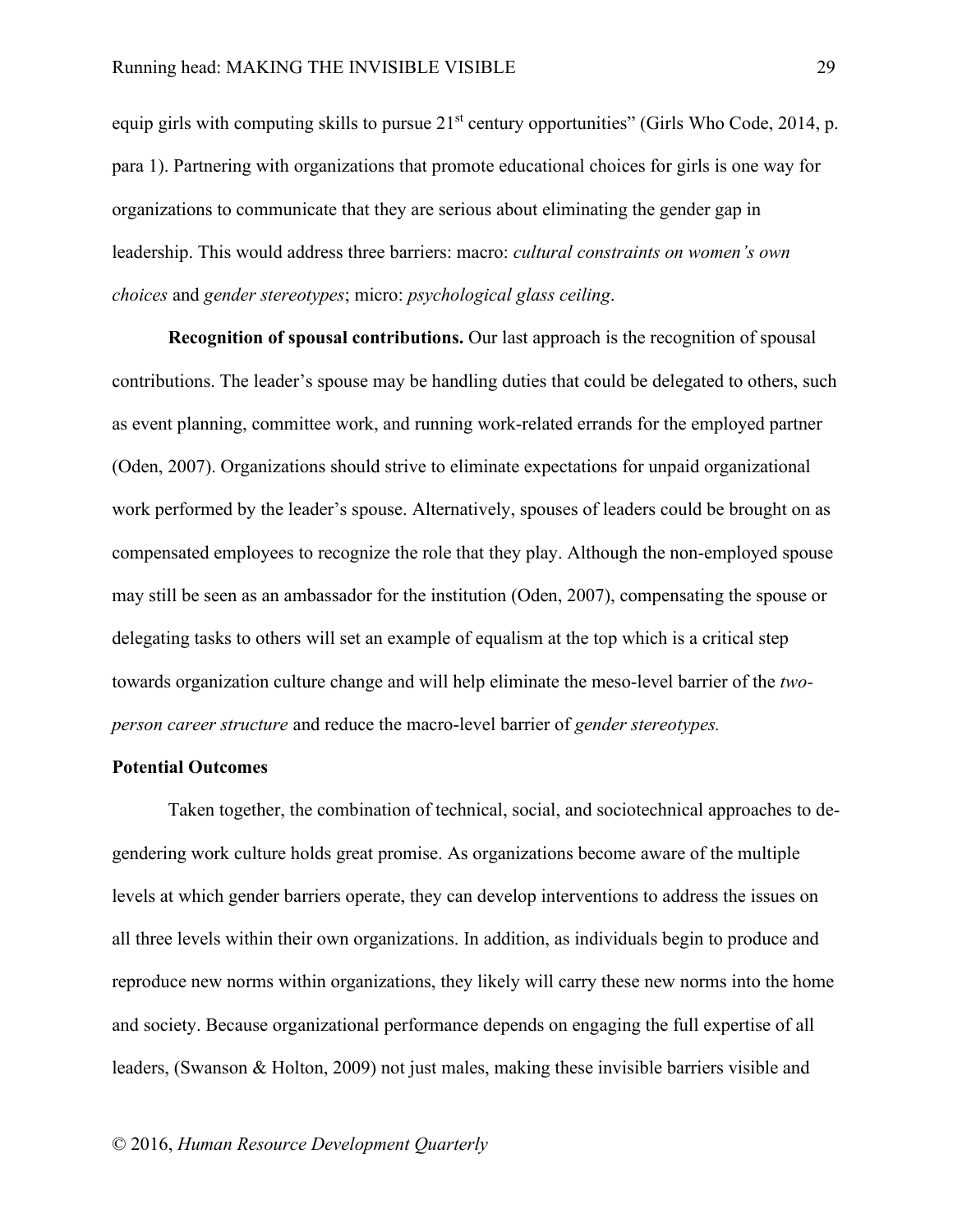working to overcome them holds great promise for creating organizational environments in which both men and women can thrive. Improved organizational environments may lead to improvements in society as well.

#### **LIMITATIONS AND FUTURE RESEARCH**

There are four primary limitations to this study. First, as we have shown, women experience gender-based leadership barriers within both higher education and evangelical religious organizations. Since this study was focused on only those two contexts, future research should seek to examine gender-based leadership barriers sectors such as business, the military, law, politics, and entertainment. Future studies may also explore barriers in religious contexts beyond evangelicalism.

Second, the barriers named in this study were surfaced in the context of women describing general challenges in their personal and professional lives. Women may have experienced more of the barriers we named in this article, but lacked the framework to acknowledge or discuss their existence. Qualitative research in which the researcher presents gender-based leadership barriers to participants may examine the extent to which women leaders have had experience with all the barriers. Such research may even surface barriers not previously identified. Additionally, survey-based quantitative studies could examine the prevalence of gender-based leadership barriers across a large sample of women leaders and include results by demographic factors, such as age, race, ethnicity, region, and sector.

Third, because organizational change is notoriously difficult to achieve, more research is needed to address change at multiple levels simultaneously. We believe that organizational change can have a positive impact on society and that change must happen at home for change to happen in the organization and society.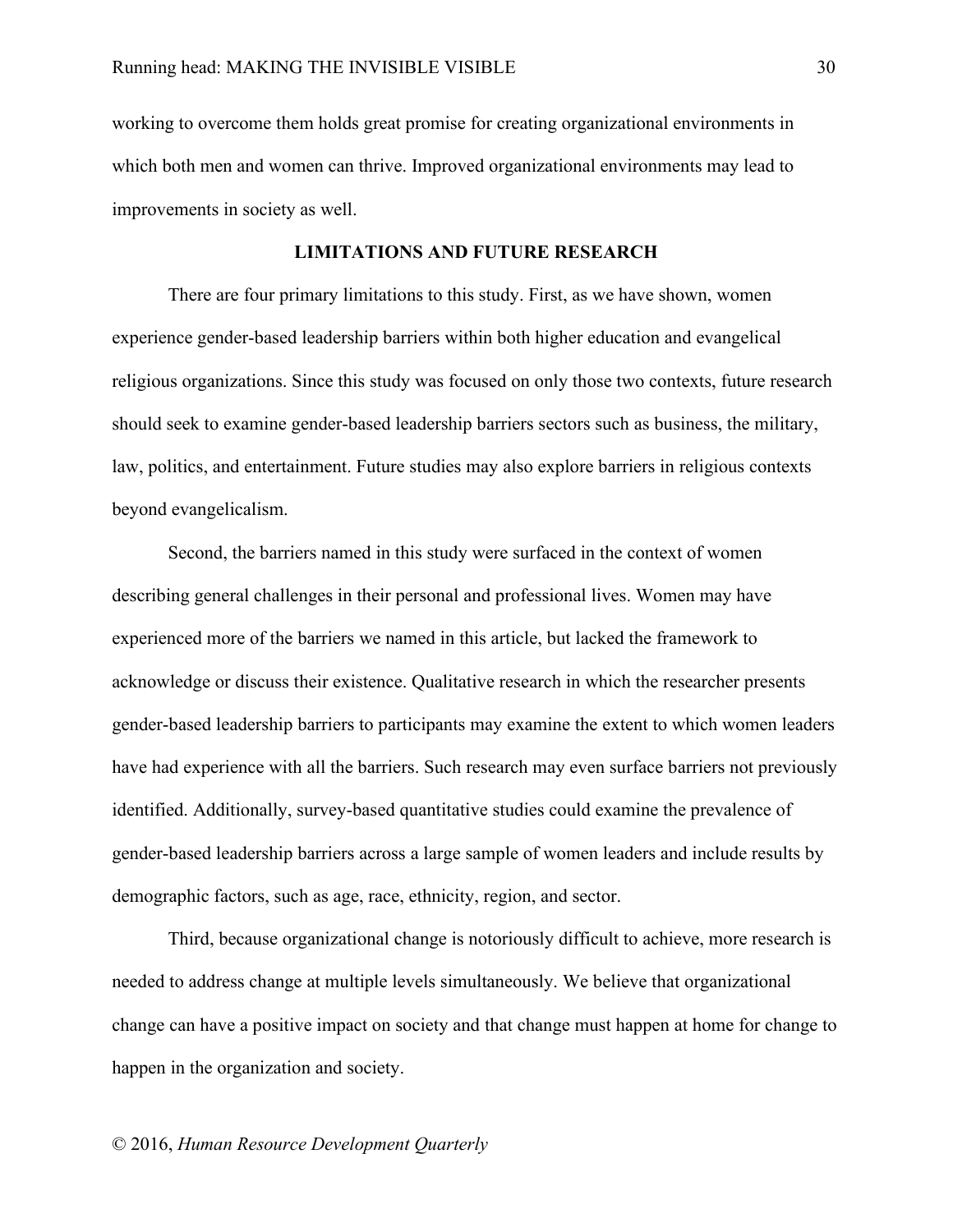Last, thus far this research has been conducted with women leaders only. Future research should be undertaken with male leaders to discover how barriers impact men and to compare experiences of male and female leaders.

# **CONCLUSION**

The purpose of this paper was to present the results of a cross-sector analysis of leadership barriers encountered by women in executive leadership in higher education and religious organizations. The divergent nature of the two sectors combined with the striking similarity of leadership barriers the women discussed led us to examine the likelihood that the barriers are traceable to being a woman in executive leadership, regardless of the type of organization. Furthermore, extending critical HRD theory, we have developed and presented a comprehensive framework that shows how these barriers operate at the macro, meso, and micro levels of society. In analyzing these barriers, we have argued that these barriers are deeply embedded in organizational structures and functions, rendering them at times virtually invisible. Our analysis of the barriers shows that most organizational efforts to support women in leadership focus on a few barriers, typically at the meso level. We have recommended broader strategies that will address barriers across all three levels in order to make them visible, eliminate them, and fully incorporate the potential leadership capacity of both men and women.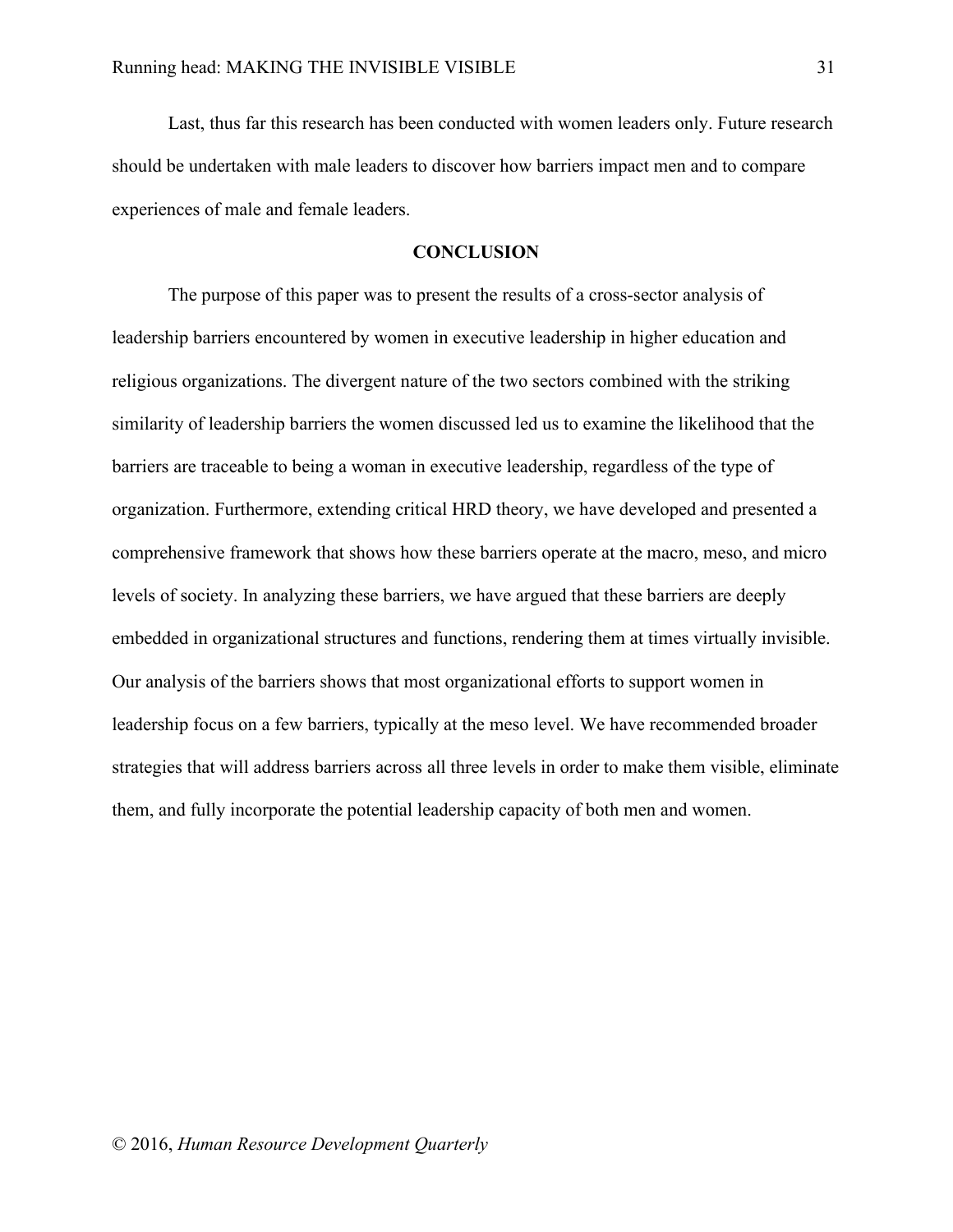#### **REFERENCES**

- <span id="page-31-1"></span>Acker, J. (1990). Hierarchies, jobs, bodies: A theory of gendered organizations. *Gender & Society, 4*(2), 139-158. doi: 10.1177/089124390004002002
- <span id="page-31-3"></span>Acker, J. (1992). From sex roles to gendered institutions. *Contemporary Sociology, 21*(5), 565- 569. doi: 10.2307/2075528
- <span id="page-31-9"></span>Acker, S. (2001). In/out/side: Positioning the researcher in feminist qualitative research. *Resources for Feminist Research, 28*(3), 153-172. Retrieved from http://www.oise.utoronto.ca/rfr
- <span id="page-31-2"></span>Andersen, M. L., & Hysock, D. (2009). *Thinking about women: Sociological perspectives on race and gender* (8th ed.). Boston, MA: Pearson.
- <span id="page-31-11"></span>Appelbaum, E., & Milkman, R. (2009). The fight for paid family leave and the future of the labor movement. *New Labor Forum, 18*(3), 7-12.
- <span id="page-31-5"></span>Babcock, L., & Laschever, S. (2008). *Ask for it: How women can use the power of negotiation to get what they really want*. New York, NY: Bantam Dell.
- <span id="page-31-10"></span>Bendroth, M. L. (1993). *Fundamentalism & gender: 1875 to present*. New Haven, CT: Yale University Press.
- <span id="page-31-8"></span>Bendroth, M. L. (2001). Last gasp patriarchy: Women and men in conservative American Protestantism. *Muslim World, 91*(1-2), 45-54. doi: 10.1111/j.1478-1913.2001.tb03706.x
- <span id="page-31-12"></span>Berryman-Fink, C. (2000). Women's responses to sexual harassment at work: Organizational policy versus employee practice. *Employment Relations Today, 27*(4), 57-64. doi: 10.1002/ert.3910270407
- <span id="page-31-0"></span>Bierema, L. L. (2009). Critiquing human resource development's dominant masculine rationality and evaluating its impact. *Human Resource Development Review, 8*(1), 68-96. doi: 10.1177/1534484308330020
- <span id="page-31-7"></span>Bierema, L. L., & Cseh, M. (2003). Evaluating AHRD research using a feminist research framework. *Human Resource Development Quarterly, 14*(1), 5-26. doi: 10.1002/hrdq.1047
- <span id="page-31-4"></span>Bird, S. R. (2011). Unsettling universities' incongruous, gendered bureaucratic structures: A case-study approach. *Gender, Work & Organization, 18*(2), 202-230. doi: 10.1111/j.1468-0432.2009.00510.x
- <span id="page-31-6"></span>Bowles, H. R., & Flynn, F. (2010). Gender and persistence in negotiation: A dyadic perspective. *Academy of Management Journal, 53*(4), 769-787. doi: 10.5465/AMJ.2010.52814595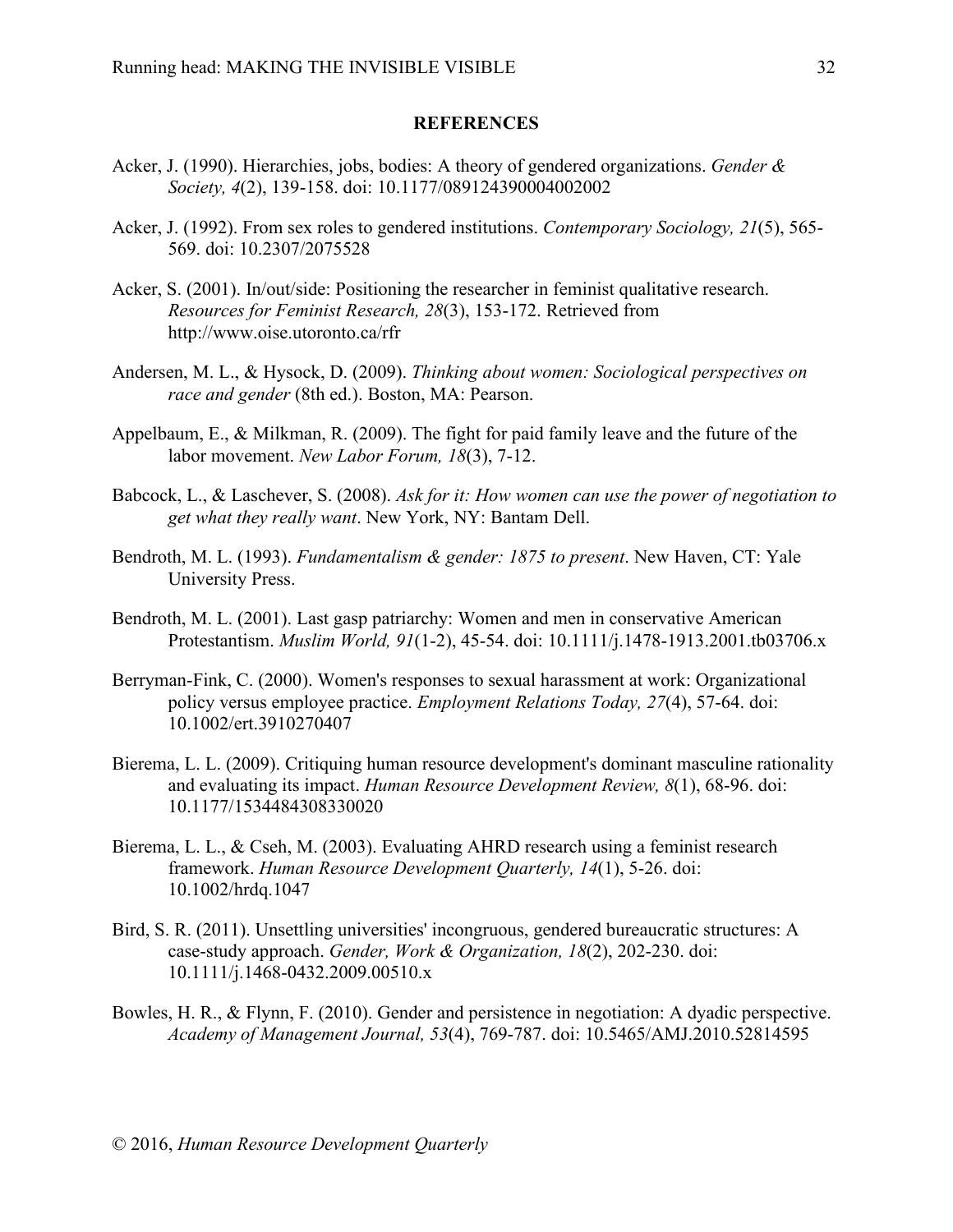- <span id="page-32-11"></span>Bruckmüller, S., Ryan, M. K., Rink, F., & Haslam, S. A. (2014). Beyond the glass ceiling: The glass cliff and its lessons for organizational policy. *Social Issues and Policy Review, 8*(1), 202-232. doi: 10.1111/sipr.12006
- <span id="page-32-0"></span>Callahan, J. L. (2007). Gazing into the crystal ball: Critical HRD as a future of research in the field. *Human Resource Development International, 10*(1), 77-82. doi: 10.1080/13678860601170344
- <span id="page-32-1"></span>Carli, L. L., & Eagly, A. H. (2011). Gender and leadership. In A. Bryman, D. Collinson, K. Grint, B. Jackson & M. Uhl-Bien (Eds.), *The SAGE handbook of leadership* (pp. 103- 117). London, UK: Sage.
- <span id="page-32-8"></span>Catalyst. (2004a). *The bottom line: Connecting corporate performance and gender diversity*. New York, NY: Author.
- <span id="page-32-2"></span>Catalyst. (2004c). *Women and men in U.S. corporate leadership: Same workplace, different realities?* New York, NY: Author.
- <span id="page-32-10"></span>Cook, A., & Glass, C. (2014). Women and top leadership positions: Towards an institutional analysis. *Gender, Work & Organization, 21*(1), 91-103. doi: 10.1111/gwao.12018
- <span id="page-32-4"></span>Coronel, J. M., Moreno, E., & Carrasco, M. J. (2010). Work-family conflicts and the organizational work culture as barriers to women educational managers. *Gender, Work & Organization, 17*(2), 219-239. doi: 10.1111/j.1468-0432.2009.00463.x
- <span id="page-32-6"></span>Creswell, J. W. (2009). *Research design: Qualitative, quantitative, and mixed methods approaches*. Los Angeles, CA: Sage.
- <span id="page-32-9"></span>Desvaux, G., Devillard-Hoellinger, S., & Baumgarten, P. (2007). Women matter: Gender diversity, a corporate performance driver. Retrieved January 31, 2015, from http://www.mckinsey.com/~/media/McKinsey/dotcom/client\_service/Organization/PDFs/ Women matter oct2007 english.ashx
- <span id="page-32-3"></span>Devillard, S., Sancier, S., Werner, C., Maller, I., & Kossoff, C. (2013). Women matter 2013: Gender diversity in top management: Moving corporate culture, moving boundaries. Retrieved March 25, 2015, from http://www.mckinsey.com/~/media/mckinsey%20offices/france/pdfs/womenmatter%202 013%20report.ashx
- <span id="page-32-5"></span>Diehl, A. B. (2013). *Making meaning of adversity: Experiences of women leaders in higher education* (doctoral dissertation). Retrieved from ProQuest Dissertations & Theses Full Text database database. (UMI No. 3589972)
- <span id="page-32-7"></span>Diehl, A. B. (2014). Approaches of women in higher education leadership: Navigating adversity, barriers and obstacles. In K. A. Longman & S. R. Madsen (Eds.), *Women and leadership in higher education* (pp. 135-151). Charlotte, NC: Information Age.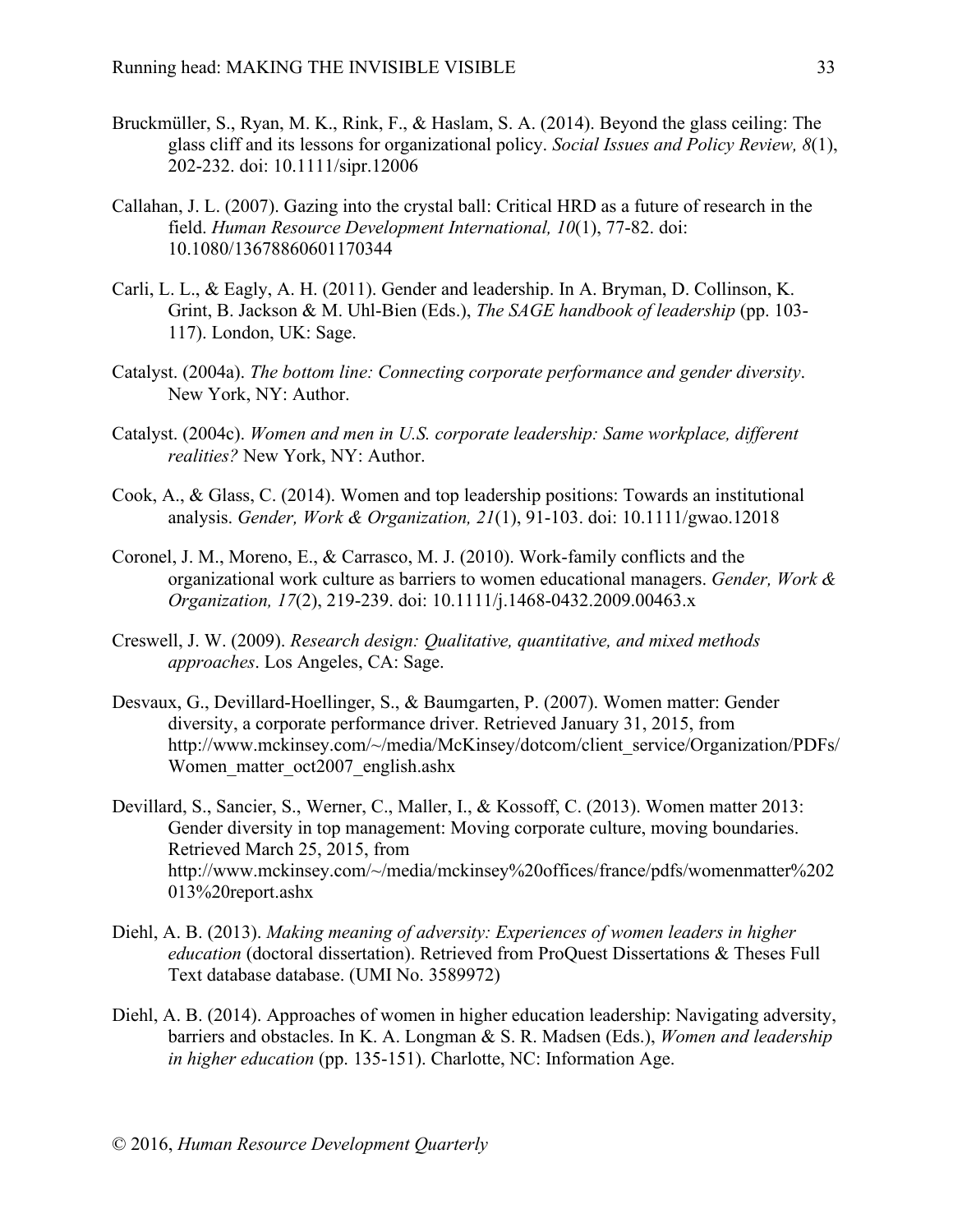- <span id="page-33-7"></span>Dzubinski, L. B. M. (2013). *Playing by the rules: How women lead in evangelical mission organizations* (doctoral dissertation). Retrieved from http://purl.galileo.usg.edu/uga\_etd/dzubinski\_leanne\_b\_201305\_phd
- <span id="page-33-11"></span>Dzubinski, L. B. M. (2015). Taking on power: Women leaders in evangelical mission organizations. *Missiology: An International Review*, 1-15. doi: 10.1177/0091829615583732
- <span id="page-33-6"></span>Eagly, A. H., & Carli, L. L. (2007). Women and the labyrinth of leadership. *Harvard Business Review, 85*(9), 63-71. doi: 10.1037/e664062007-001
- <span id="page-33-3"></span>Eagly, A. H., & Chin, J. L. (2010). Diversity and leadership in a changing world. *American Psychologist, 65*(3), 216-224. doi: 10.1037/a0018957
- <span id="page-33-10"></span>Ely, R. J. (1995). The power in demography: Women's social constructions of gender identity at work. *Academy of Management Journal, 38*(3), 589-634. doi: 10.2307/256740
- <span id="page-33-12"></span>Ely, R. J., Foldy, E. G., & Scully, M. A. (Eds.). (2003). *Reader in gender, work, and organization*. Malden, MA: Blackwell.
- <span id="page-33-0"></span>Ely, R. J., Ibarra, H., & Kolb, D. M. (2011). Taking gender into account: Theory and design for women's leadership development programs. *Academy of Management Learning & Education, 10*(3), 474-493. doi: 10.5465/amle.2010.0046
- <span id="page-33-8"></span>Emerson, M. O., & Smith, C. (2000). *Divided by faith: Evangelical religion and the problem of race in America*. New York, NY: Oxford University Press.
- <span id="page-33-9"></span>Fletcher, J. K., & Ely, R. J. (2003). Introducing gender: Overview. In R. J. Ely, E. G. Foldy & M. A. Scully (Eds.), *Reader in gender, work, and organization* (pp. 3-9). Malden, MA: Blackwell.
- <span id="page-33-13"></span>Girls Who Code. (2014). Girls Who Code about us. Retrieved November 30, 2014, from http://girlswhocode.com/about-us
- <span id="page-33-4"></span>Hewlett, S. A., Peraino, K., Sherbin, L., & Sumberg, K. (2010). *The sponsor effect: Breaking through the last glass ceiling*. Boston, MA: Harvard Business Review.
- <span id="page-33-2"></span>Hoobler, J. M., Wayne, S. J., & Lemmon, G. (2009). Bosses' perceptions of family-work conflict and women's promotability: Glass ceiling effects. *Academy of Management Journal, 52*(5), 939-957. doi: 10.5465/AMJ.2009.44633700
- <span id="page-33-5"></span>Ibarra, H., Carter, N. M., & Silva, C. (2010). Why men still get more promotions than women. *Harvard Business Review, 88*(9), 80-126. Retrieved from http://hbr.org/2010/09/whymen-still-get-more-promotions-than-women/ar/1
- <span id="page-33-1"></span>Ibarra, H., Ely, R., & Kolb, D. (2013). Women rising: The unseen barriers. *Harvard Business Review, 91*(9), 60-67. Retrieved from http://hbr.org/2013/09/women-rising-the-unseenbarriers/ar/1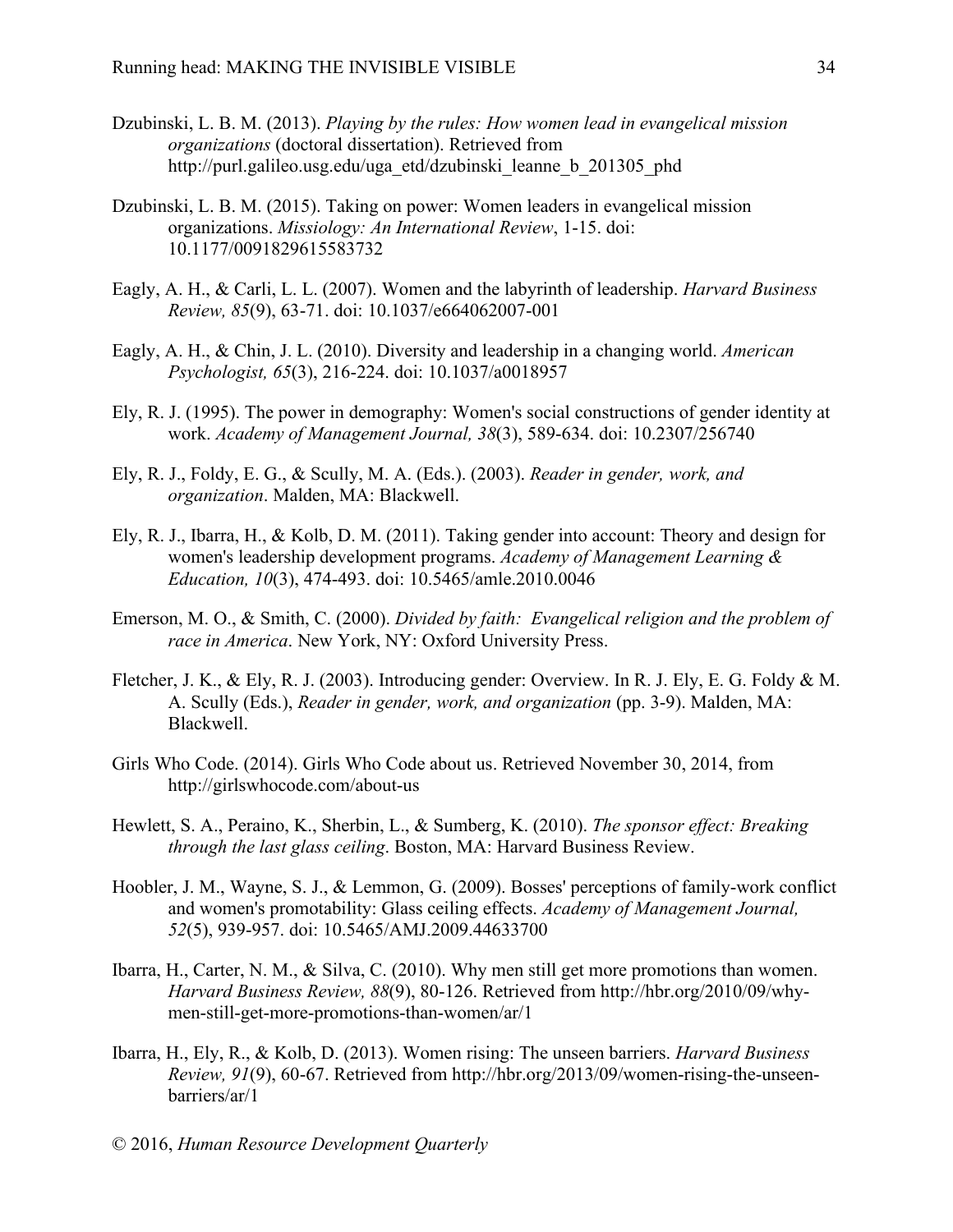- <span id="page-34-5"></span>Koenig, A. M., Eagly, A. H., Mitchell, A. A., & Ristikari, T. (2011). Are leader stereotypes masculine? A meta-analysis of three research paradigms. *Psychological Bulletin, 137*(4), 616-642. doi: 10.1037/a0023557
- <span id="page-34-10"></span>Kolb, D. M., Fletcher, J. K., Meyerson, D. E., Merrill-Sands, D., & Ely, R. J. (2003). Making change: A framework for promoting gender equity in organizations. In R. J. Ely, E. G. Foldy & M. A. Scully (Eds.), *Reader in gender, work, and organization* (pp. 10-15). Malden, MA: Blackwell Publishing.
- <span id="page-34-11"></span>Kurtulus, F. A. (2012). Affirmative action and the occupational advancement of minorities and women during 1973-2003. *Industrial Relations, 51*(2), 213-246. doi: 10.1111/j.1468- 232X.2012.00675.x
- <span id="page-34-6"></span>Lafreniere, S. L., & Longman, K. A. (2008). Gendered realities and women's leadership development: Participant voices from faith-based higher education. *Christian Higher Education, 7*(5), 388-404. doi: 10.1080/15363750802171081
- <span id="page-34-0"></span>Lennon, T. (2013). *Benchmarking women's leadership in the United States, 2013*. Denver, CO: Colorado Women's College.
- <span id="page-34-9"></span>Merriam, S. B. (2009). *Qualitative research: A guide to design and implementation*. San Francisco, CA: Jossey-Bass.
- <span id="page-34-1"></span>Meyerson, D. E., & Fletcher, J. K. (2003). A modest manifesto for the shattering the glass ceiling. In R. J. Ely, E. G. Foldy & M. A. Scully (Eds.), *Reader in gender, work, and organization* (pp. 230-241). Malden, MA: Blackwell.
- <span id="page-34-12"></span>Oden, T. J. (2007). *Spousework: Partners supporting academic leaders*. Lincoln, NE: iUniverse.
- <span id="page-34-8"></span>Patton, M. Q. (2002). *Qualitative research and evaluation methods*. Thousand Oaks, CA: Sage.
- <span id="page-34-3"></span>Perrakis, A., & Martinez, C. (2012). In pursuit of sustainable leadership: How female academic department chairs with children negotiate personal and professional roles. *Advances in Developing Human Resources, 14*(2), 205-220. doi: 10.1177/1523422312436417
- <span id="page-34-7"></span>Pew Research Center. (2015). *Women and leadership: Public says women are equally qualified, but barriers persist*. Washington, DC: Author.
- <span id="page-34-4"></span>Poduval, J., & Poduval, M. (2009). Working mothers: How much working, how much mothers, and where is the womanhood? *Mens Sana Monographs, 7*(1), 63-79. doi: 10.4103/0973- 1229.41799
- <span id="page-34-2"></span>Riehl, C., & Lee, V. E. (1996). Gender, organization, and leadership. In K. A. Leithwood, J. Chapman, P. Corson, P. Hallinger & A. Hart (Eds.), *International handbook of educational leadership and administration*. Dordrecht, The Netherlands: Kluwer Academic Publishers.